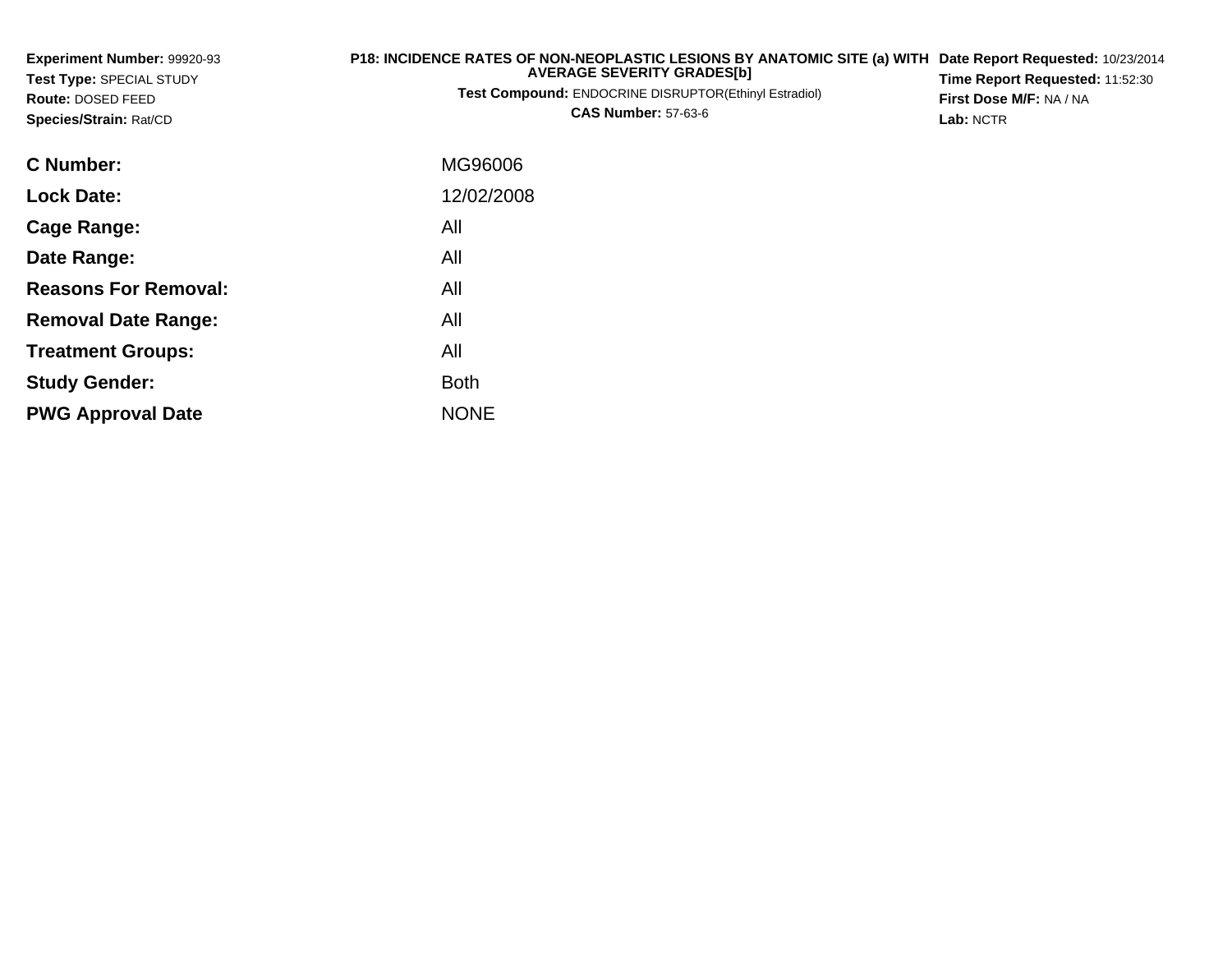**Test Type:** SPECIAL STUDY

# **Route:** DOSED FEED

**Species/Strain:** Rat/CD

# **P18: INCIDENCE RATES OF NON-NEOPLASTIC LESIONS BY ANATOMIC SITE (a) WITH AVERAGE SEVERITY GRADES[b] Date Report Requested:** 10/23/2014

**Test Compound:** ENDOCRINE DISRUPTOR(Ethinyl Estradiol)

**CAS Number:** 57-63-6

**Time Report Requested:** 11:52:30**First Dose M/F:** NA / NA**Lab:** NCTR

| <b>CD Rat MALE</b>                      | F <sub>3</sub><br>0PPB | <b>F3/2PPB TO CTL</b> | F3/10PPBTO CTL | <b>F3/50PPBTO CTL</b> |
|-----------------------------------------|------------------------|-----------------------|----------------|-----------------------|
| <b>Disposition Summary</b>              |                        |                       |                |                       |
| <b>Animals Initially In Study</b>       | 50                     | 49                    | 50             | 50                    |
| <b>Early Deaths</b>                     |                        |                       |                |                       |
| <b>Moribund Sacrifice</b>               | 13                     | 16                    | 13             | 12                    |
| <b>Natural Death</b>                    | 7                      | 6                     | 6              | 3                     |
| <b>Survivors</b>                        |                        |                       |                |                       |
| <b>Terminal Sacrifice</b>               | 30                     | 27                    | 31             | 35                    |
| <b>Animals Examined Microscopically</b> | 50                     | 49                    | 50             | 50                    |
| <b>ALIMENTARY SYSTEM</b>                |                        |                       |                |                       |
| Esophagus                               | (50)                   | (48)                  | (50)           | (50)                  |
| <b>Dilatation</b>                       |                        |                       | 1[4.0]         |                       |
| Hyperkeratosis                          | 3[2.3]                 | 4[2.0]                |                | 1[2.0]                |
| Intestine Large, Cecum                  | (45)                   | (43)                  | (47)           | (47)                  |
| <b>Dilatation</b>                       |                        |                       | 1[3.0]         |                       |
| Edema                                   |                        | 1[4.0]                |                |                       |
| Inflammation, Chronic Active            |                        |                       |                | 1[4.0]                |
| Inflammation, Suppurative               |                        | 1[3.0]                |                |                       |
| <b>Necrosis</b>                         |                        |                       |                | 1[4.0]                |
| Polyarteritis                           |                        |                       |                | 1[2.0]                |
| Intestine Large, Colon                  | (45)                   | (43)                  | (48)           | (48)                  |
| Intestine Large, Rectum                 | (45)                   | (44)                  | (48)           | (48)                  |
| Infiltration Cellular, Lymphocyte       |                        | 1[2.0]                |                |                       |
| Inflammation, Chronic Active            |                        |                       |                | 1[3.0]                |
| Necrosis                                |                        |                       |                | 1[3.0]                |
| Intestine Small, Duodenum               | (44)                   | (43)                  | (47)           | (47)                  |
| Intestine Small, Ileum                  | (44)                   | (38)                  | (47)           | (47)                  |
| Inflammation, Chronic Active            |                        |                       |                | 1[4.0]                |
| <b>Necrosis</b>                         |                        |                       |                | 1[4.0]                |

a - Number of animals examined microscopically at site and number of animals with lesion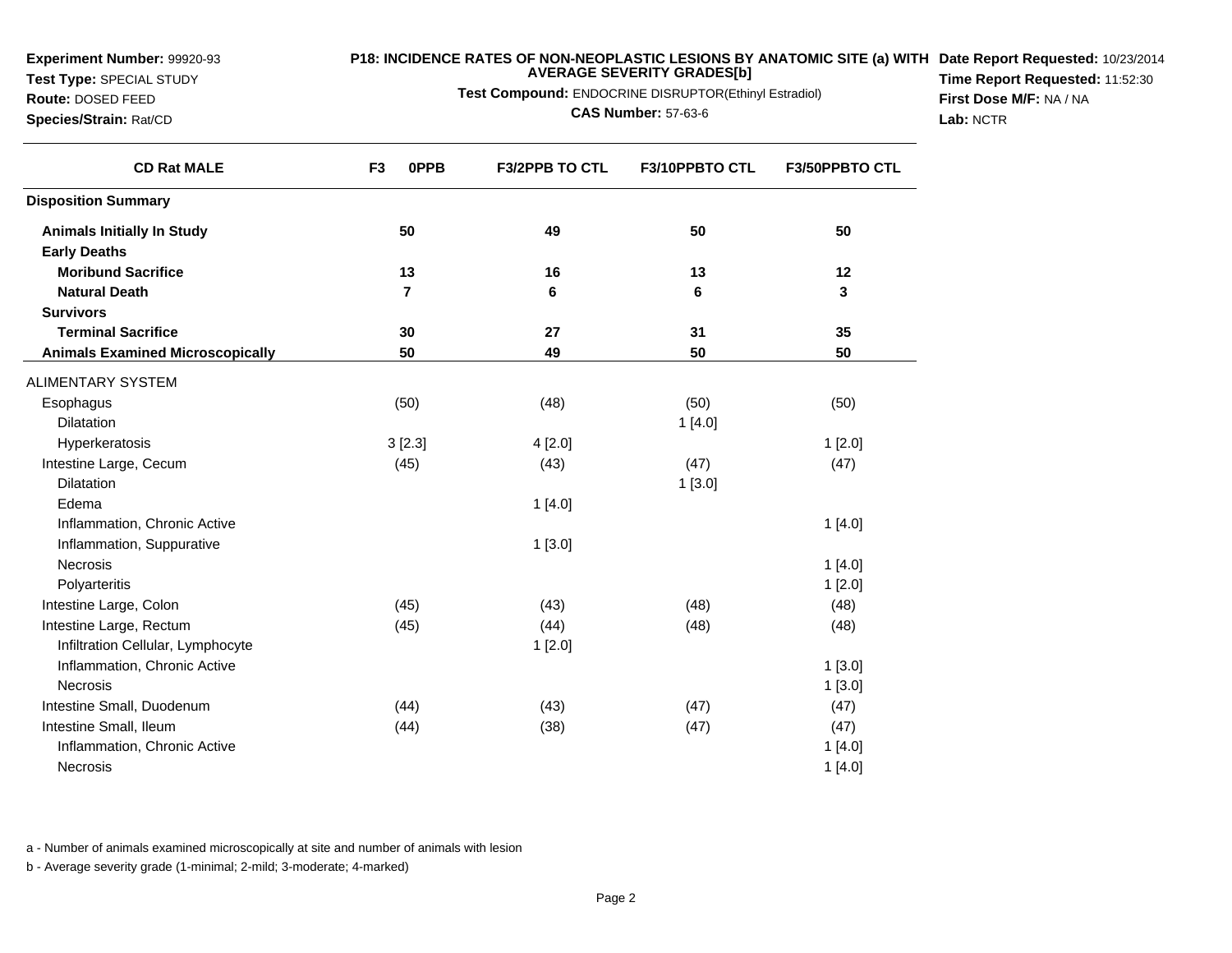**Test Type:** SPECIAL STUDY**Route:** DOSED FEED

**Species/Strain:** Rat/CD

 $\overline{\phantom{0}}$ 

# **P18: INCIDENCE RATES OF NON-NEOPLASTIC LESIONS BY ANATOMIC SITE (a) WITH AVERAGE SEVERITY GRADES[b] Date Report Requested:** 10/23/2014

**Test Compound:** ENDOCRINE DISRUPTOR(Ethinyl Estradiol)

**CAS Number:** 57-63-6

**Time Report Requested:** 11:52:31**First Dose M/F:** NA / NA**Lab:** NCTR

| <b>CD Rat MALE</b>                        | F <sub>3</sub><br>0PPB | <b>F3/2PPB TO CTL</b> | F3/10PPBTO CTL | <b>F3/50PPBTO CTL</b> |
|-------------------------------------------|------------------------|-----------------------|----------------|-----------------------|
| Ulcer                                     |                        |                       |                | 1[3.0]                |
| Intestine Small, Jejunum                  | (44)                   | (41)                  | (45)           | (46)                  |
| Lymphoid Tiss, Hyperplasia                |                        |                       | 1[2.0]         |                       |
| Liver                                     | (49)                   | (47)                  | (50)           | (49)                  |
| Angiectasis                               | 3[1.7]                 | 1[2.0]                | 1[3.0]         | 5[1.8]                |
| <b>Basophilic Focus</b>                   | 9                      | $\overline{7}$        | 5              | $\overline{7}$        |
| Bile Duct, Hyperplasia                    | 8[1.9]                 | 9[1.0]                | 11 [1.5]       | 5[1.2]                |
| <b>Biliar Tract, Cyst</b>                 | 1                      |                       | 1              | 1                     |
| <b>Biliar Tract, Fibrosis</b>             | 7[1.1]                 | 4[1.0]                | 7[1.1]         | 3[1.3]                |
| Capsule, Inflammation, Chronic Active     |                        | 1[2.0]                |                |                       |
| Congestion                                |                        |                       | 1[3.0]         |                       |
| Cyst                                      | 1                      | 1                     |                |                       |
| <b>Cyst Multilocular</b>                  | $\overline{c}$         |                       |                | 1                     |
| Cytomegaly                                |                        |                       | 1[2.0]         |                       |
| Degeneration, Cystic                      | 10 [1.3]               | 7[1.4]                | 6[1.2]         | 5[1.4]                |
| <b>Eosinophilic Focus</b>                 | 8                      | 5                     | 4              | 5                     |
| Hematopoietic Cell Proliferation          | 1[1.0]                 | 1[1.0]                | 2[1.0]         | 3[1.0]                |
| Hepatodiaphragmatic Nodule                | 8                      | $\overline{c}$        | 4              | $\overline{7}$        |
| Hyperplasia                               |                        |                       |                | 1[2.0]                |
| Hyperplasia, Regenerative                 | 1[4.0]                 | 1[4.0]                |                |                       |
| Infiltration Cellular, Lymphocyte         | 2[1.0]                 | 2[1.5]                | 4[1.0]         |                       |
| Inflammation, Chronic Active              | 6[1.2]                 | 7[1.3]                | 3[1.0]         | 4[2.5]                |
| Inflammation, Suppurative                 |                        |                       |                | 1[2.0]                |
| Karyomegaly                               |                        |                       | 1[2.0]         |                       |
| Left Lat Lobe, Developmental Malformation | 1                      |                       |                |                       |
| <b>Mixed Cell Focus</b>                   | 1                      |                       |                |                       |
| Necrosis                                  | 2[2.0]                 | 4[2.0]                | 2[2.5]         | 3[3.0]                |
| Oval Cell, Hyperplasia                    |                        |                       | 1[1.0]         | 1[2.0]                |
| Pigmentation                              | 1[2.0]                 |                       |                |                       |

a - Number of animals examined microscopically at site and number of animals with lesion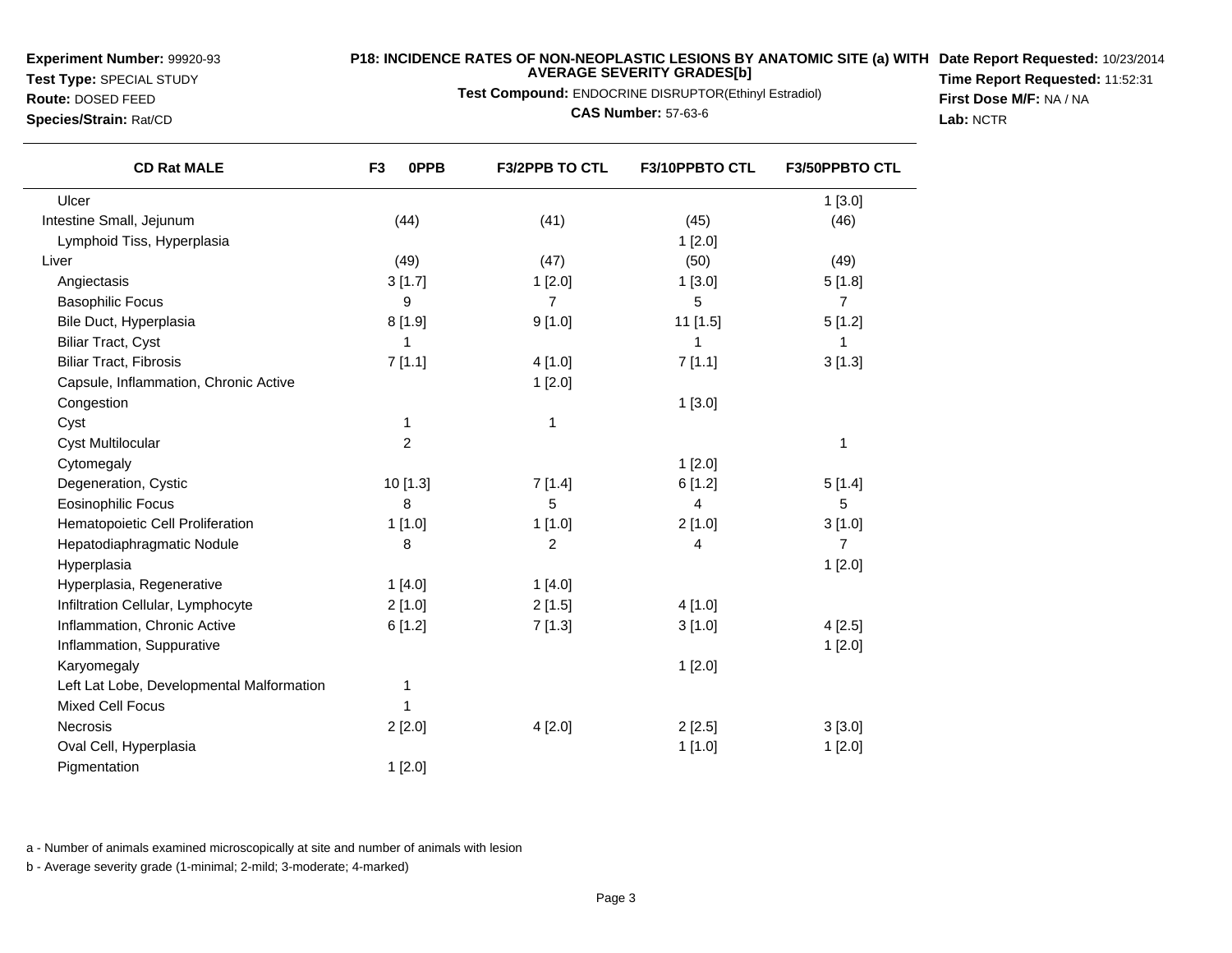**Test Type:** SPECIAL STUDY

**Route:** DOSED FEED**Species/Strain:** Rat/CD

# **P18: INCIDENCE RATES OF NON-NEOPLASTIC LESIONS BY ANATOMIC SITE (a) WITH AVERAGE SEVERITY GRADES[b] Date Report Requested:** 10/23/2014

**Test Compound:** ENDOCRINE DISRUPTOR(Ethinyl Estradiol)

**CAS Number:** 57-63-6

**Time Report Requested:** 11:52:31**First Dose M/F:** NA / NA**Lab:** NCTR

| <b>CD Rat MALE</b>                     | F <sub>3</sub><br>0PPB | F3/2PPB TO CTL | F3/10PPBTO CTL | <b>F3/50PPBTO CTL</b> |  |
|----------------------------------------|------------------------|----------------|----------------|-----------------------|--|
| <b>Tension Lipidosis</b>               | 3[2.7]                 | 1[2.0]         | 2[2.0]         | 2[2.0]                |  |
| Vacuolization Cytoplasmic              | 6[1.7]                 | 7[2.1]         | 6[1.7]         | 3[2.3]                |  |
| Mesentery                              | (4)                    | (0)            | (6)            | (3)                   |  |
| Abscess                                |                        |                | 1[4.0]         |                       |  |
| Fat, Necrosis                          | 4[3.8]                 |                | 4[3.5]         | 3[4.0]                |  |
| Oral Mucosa                            | (3)                    | (8)            | (4)            | (6)                   |  |
| Gingival, Inflammation, Chronic Active |                        | 1[2.0]         |                |                       |  |
| Inflammation, Suppurative              | 1[2.0]                 |                | 1[3.0]         |                       |  |
| Keratin Cyst                           |                        | 3              | 3              | 1                     |  |
| Pancreas                               | (47)                   | (48)           | (49)           | (49)                  |  |
| Acinar Cell, Degeneration              | 42 [2.0]               | 39 [2.1]       | 36 [2.3]       | 40 [2.1]              |  |
| Infiltration Cellular, Lymphocyte      |                        |                |                | 1[4.0]                |  |
| Polyarteritis                          | 1[2.0]                 | 1[2.0]         |                | 1[3.0]                |  |
| <b>Salivary Glands</b>                 | (48)                   | (49)           | (49)           | (50)                  |  |
| Infiltration Cellular, Lymphocyte      |                        |                |                | 1[4.0]                |  |
| Stomach, Forestomach                   | (46)                   | (48)           | (49)           | (49)                  |  |
| Edema                                  |                        |                | 2[2.5]         |                       |  |
| Epithelium, Hyperplasia                | 1[1.0]                 | 1[2.0]         | 2[2.0]         |                       |  |
| Hyperkeratosis                         | 2[2.0]                 | 1[2.0]         | 1[2.0]         | 1[2.0]                |  |
| Inflammation, Chronic Active           |                        |                | 1[2.0]         |                       |  |
| Stomach, Glandular                     | (45)                   | (46)           | (47)           | (47)                  |  |
| Infiltration Cellular, Lymphocyte      |                        |                |                | 1[3.0]                |  |
| CARDIOVASCULAR SYSTEM                  |                        |                |                |                       |  |
| <b>Blood Vessel</b>                    | (50)                   | (49)           | (50)           | (50)                  |  |
| Heart                                  | (50)                   | (49)           | (50)           | (50)                  |  |
| Atrium, Dilatation                     | 2[3.0]                 | 2[3.0]         | 1[1.0]         |                       |  |
| Cardiomyopathy                         | 40 [1.7]               | 37 [1.5]       | 38 [1.7]       | 42 [1.5]              |  |
| Endocardium, Hyperplasia               |                        | 1[4.0]         | 1[2.0]         |                       |  |
| Inflammation, Suppurative              |                        |                |                | 1[2.0]                |  |
|                                        |                        |                |                |                       |  |

a - Number of animals examined microscopically at site and number of animals with lesion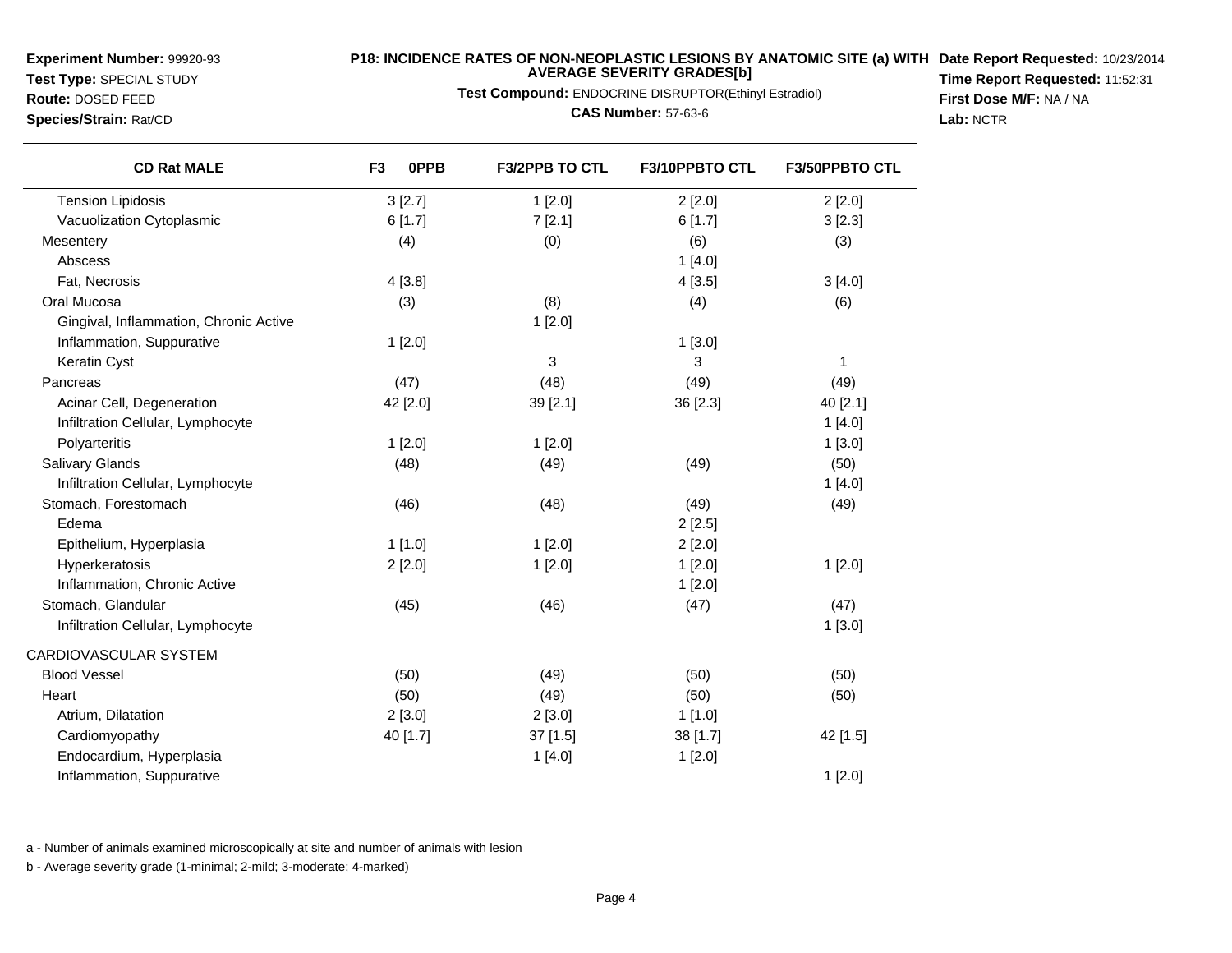**Test Type:** SPECIAL STUDY

**Route:** DOSED FEED**Species/Strain:** Rat/CD

# **P18: INCIDENCE RATES OF NON-NEOPLASTIC LESIONS BY ANATOMIC SITE (a) WITH AVERAGE SEVERITY GRADES[b] Date Report Requested:** 10/23/2014

**Test Compound:** ENDOCRINE DISRUPTOR(Ethinyl Estradiol)

**CAS Number:** 57-63-6

**Time Report Requested:** 11:52:31**First Dose M/F:** NA / NA**Lab:** NCTR

| <b>CD Rat MALE</b>                       | 0PPB<br>F <sub>3</sub> | <b>F3/2PPB TO CTL</b> | F3/10PPBTO CTL | F3/50PPBTO CTL |
|------------------------------------------|------------------------|-----------------------|----------------|----------------|
| Metaplasia, Osseous                      |                        | 2[1.0]                |                |                |
| Polyarteritis                            |                        | 1[2.0]                |                |                |
| Ventricle, Dilatation                    | 1[3.0]                 | $1$ [1.0]             | $1$ [1.0]      | 1[2.0]         |
| <b>ENDOCRINE SYSTEM</b>                  |                        |                       |                |                |
| <b>Adrenal Cortex</b>                    | (49)                   | (49)                  | (49)           | (50)           |
| <b>Accessory Adrenal Cortical Nodule</b> | 1                      |                       | 4              | 1              |
| Angiectasis                              | 3[2.0]                 | 1[2.0]                | 1[2.0]         | 2[1.5]         |
| Bilateral, Hyperplasia                   | 1[2.0]                 |                       |                |                |
| Degeneration, Cystic                     | 2[1.0]                 | 4[1.5]                | 5[1.8]         | 1[1.0]         |
| Hyperplasia                              | 7[1.1]                 | 7[1.9]                | 3[1.0]         | 4[2.3]         |
| Hypertrophy                              | 3[2.0]                 | 5[1.8]                | 4[2.5]         | 4[1.3]         |
| Vacuolization Cytoplasmic                | 7[1.6]                 | 8[1.4]                | 9[1.4]         | 4[1.5]         |
| Adrenal Medulla                          | (49)                   | (48)                  | (49)           | (50)           |
| Hyperplasia                              | 15 [1.9]               | 9[1.0]                | 8[1.6]         | 10 [1.7]       |
| Islets, Pancreatic                       | (48)                   | (48)                  | (50)           | (50)           |
| Degeneration                             |                        |                       |                | 1[4.0]         |
| Hyperplasia                              | 7[1.0]                 | 13 [1.2]              | 8[1.3]         | 10 [1.1]       |
| Parathyroid Gland                        | (47)                   | (44)                  | (50)           | (46)           |
| Bilateral, Hyperplasia                   |                        | 1[1.0]                | 1[3.0]         |                |
| Cyst                                     |                        | 1                     |                |                |
| Hyperplasia                              | 4 [1.8]                | 2[2.0]                | 7[1.4]         | 6[1.7]         |
| <b>Pituitary Gland</b>                   | (49)                   | (48)                  | (49)           | (50)           |
| Inflammation, Suppurative                |                        | 1[4.0]                |                |                |
| Necrosis                                 |                        | 1[4.0]                |                |                |
| Pars Distalis, Cyst                      | 3                      | 5                     | 6              | 6              |
| Pars Distalis, Hyperplasia               | 8[1.5]                 | 18 [2.1]              | 15 [1.7]       | 13 [2.1]       |
| Pars Intermed, Cyst                      |                        | 3                     | 2              | $\overline{2}$ |
| <b>Thyroid Gland</b>                     | (48)                   | (49)                  | (50)           | (50)           |
| C Cell, Hyperplasia                      | 4 [1.3]                | 6[1.8]                | 4 [1.0]        | 3[1.7]         |

a - Number of animals examined microscopically at site and number of animals with lesion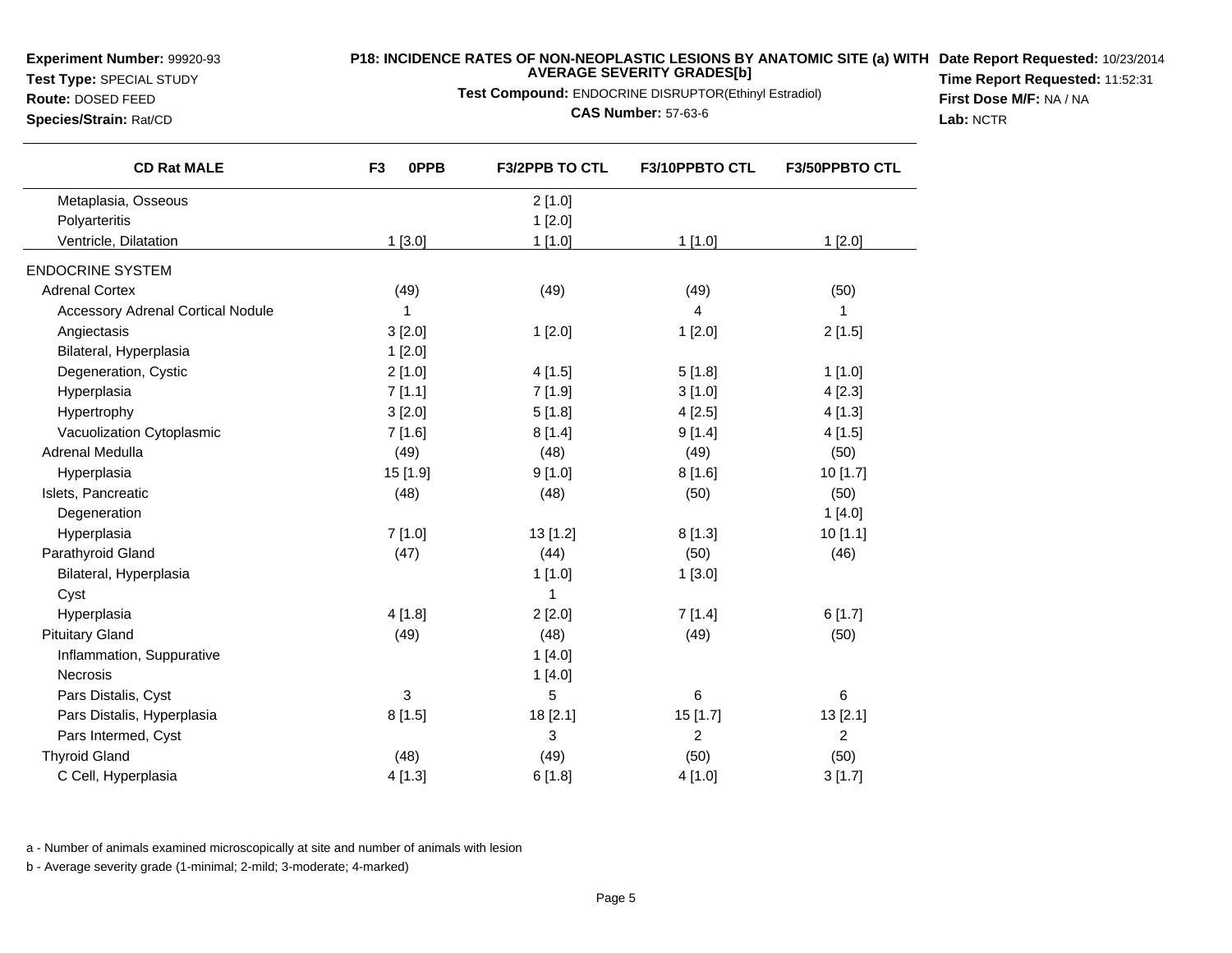**Test Type:** SPECIAL STUDY

**Route:** DOSED FEED

## **P18: INCIDENCE RATES OF NON-NEOPLASTIC LESIONS BY ANATOMIC SITE (a) WITH AVERAGE SEVERITY GRADES[b] Date Report Requested:** 10/23/2014

**Test Compound:** ENDOCRINE DISRUPTOR(Ethinyl Estradiol)

#### **CAS Number:** 57-63-6

**Time Report Requested:** 11:52:31**First Dose M/F:** NA / NA**Lab:** NCTR

| Species/Strain: Rat/CD |  |
|------------------------|--|
|                        |  |

| <b>CD Rat MALE</b>                | F <sub>3</sub><br>0PPB | <b>F3/2PPB TO CTL</b> | F3/10PPBTO CTL | <b>F3/50PPBTO CTL</b> |
|-----------------------------------|------------------------|-----------------------|----------------|-----------------------|
| Cyst, Squamous                    | 12                     | 12                    | 13             | 9                     |
| Follicle, Cyst                    |                        |                       | 1              |                       |
| Follicular Cel, Hyperplasia       |                        |                       | 1[2.0]         |                       |
| Inflammation, Chronic Active      |                        | 1[1.0]                |                |                       |
| <b>GENERAL BODY SYSTEM</b>        |                        |                       |                |                       |
| <b>Tissue NOS</b>                 | (0)                    | (0)                   | (0)            | (1)                   |
| <b>GENITAL SYSTEM</b>             |                        |                       |                |                       |
| <b>Coagulating Gland</b>          | (47)                   | (49)                  | (48)           | (50)                  |
| Atrophy                           | 1[3.0]                 | 1[2.0]                | 1[3.0]         | 2[3.0]                |
| Developmental Malformation        | 6                      | 5                     | 6              | 9                     |
| Inflammation, Chronic Active      | 1[2.0]                 |                       |                |                       |
| Inflammation, Suppurative         |                        |                       |                | 1[4.0]                |
| Lumen, Dilatation                 |                        | 2[3.0]                |                | 1[2.0]                |
| <b>Ductus Deferens</b>            | (0)                    | (0)                   | (0)            | (1)                   |
| <b>Dilatation</b>                 |                        |                       |                | 1[4.0]                |
| Inflammation, Chronic Active      |                        |                       |                | 1[4.0]                |
| Epididymis                        | (49)                   | (49)                  | (50)           | (50)                  |
| Atrophy                           | 4[2.3]                 | 7[2.3]                | 7[2.6]         | 5[2.2]                |
| Granuloma Sperm                   |                        |                       |                | 1[4.0]                |
| Hypospermia                       | 4[4.0]                 | 9[3.7]                | 8[4.0]         | 7[3.4]                |
| Infiltration Cellular, Lymphocyte |                        |                       | 2[1.5]         |                       |
| Polyarteritis                     |                        |                       |                | 1[3.0]                |
| Penis                             | (0)                    | (0)                   | (0)            | (1)                   |
| <b>Preputial Gland</b>            | (49)                   | (49)                  | (50)           | (49)                  |
| Abscess                           |                        | 1[4.0]                | 2[4.0]         | 2[4.0]                |
| Atrophy                           | 1[3.0]                 | 4[2.5]                | 3[2.7]         | 2[2.0]                |
| Duct, Dilatation                  | 12 [2.0]               | 8[2.1]                | 11 [2.4]       | 12 [2.5]              |
| Infiltration Cellular, Lymphocyte | 10 [1.6]               | 8[1.4]                | 9[1.2]         | 7[1.3]                |

a - Number of animals examined microscopically at site and number of animals with lesion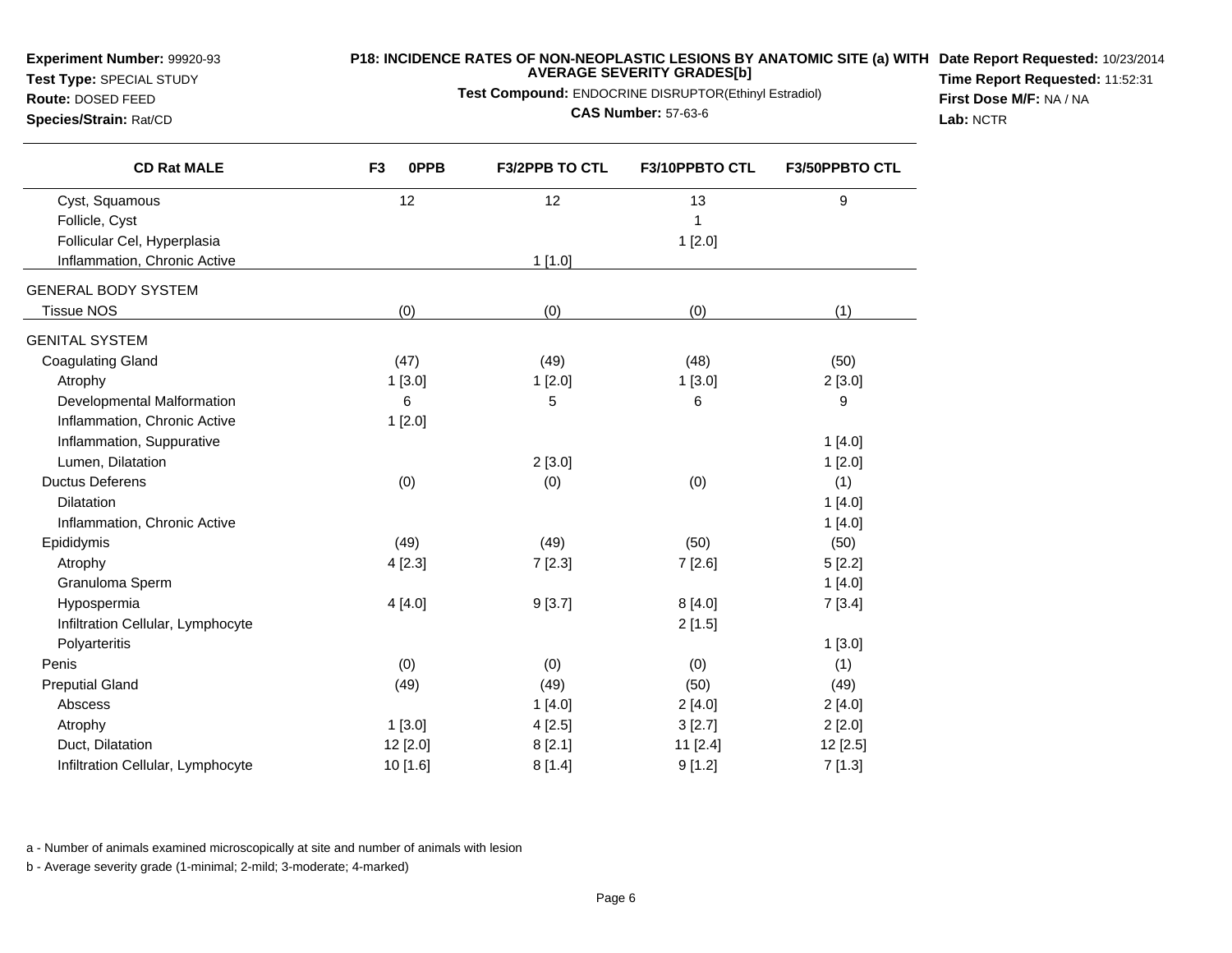# **Test Type:** SPECIAL STUDY**Route:** DOSED FEED

**Species/Strain:** Rat/CD

 $\overline{\phantom{0}}$ 

## **P18: INCIDENCE RATES OF NON-NEOPLASTIC LESIONS BY ANATOMIC SITE (a) WITH AVERAGE SEVERITY GRADES[b] Date Report Requested:** 10/23/2014

**Test Compound:** ENDOCRINE DISRUPTOR(Ethinyl Estradiol)

**CAS Number:** 57-63-6

**Time Report Requested:** 11:52:31**First Dose M/F:** NA / NA**Lab:** NCTR

| <b>CD Rat MALE</b>                | F <sub>3</sub><br><b>OPPB</b> | F3/2PPB TO CTL | F3/10PPBTO CTL | F3/50PPBTO CTL |
|-----------------------------------|-------------------------------|----------------|----------------|----------------|
| Inflammation, Chronic Active      | $1$ [1.0]                     | 4[1.5]         | 1[2.0]         | 2[1.5]         |
| Inflammation, Suppurative         | 21 [2.3]                      | 19 [2.4]       | 24 [2.3]       | 22 [2.5]       |
| Keratin Cyst                      |                               |                |                | $\overline{2}$ |
| Prostate, Dorsal/Lateral Lobe     | (43)                          | (38)           | (41)           | (43)           |
| Atrophy                           |                               | 1[2.0]         |                | 2[3.5]         |
| Cyst                              | $\mathbf{1}$                  |                | $\overline{2}$ |                |
| Dilatation                        |                               |                |                | 1[2.0]         |
| Hemorrhage                        |                               |                |                | 1[2.0]         |
| Infiltration Cellular, Lymphocyte |                               | 2[1.0]         |                |                |
| Inflammation, Chronic Active      | $11$ [1.5]                    | 5[1.6]         | 7[2.1]         | 5[1.8]         |
| Inflammation, Suppurative         | 32 [1.7]                      | 30 [1.9]       | 34 [1.8]       | 36 [1.6]       |
| Prostate, Dorsal/lateral Lobe     | (7)                           | (10)           | (9)            | (7)            |
| Prostate, Ventral Lobe            | (49)                          | (48)           | (50)           | (50)           |
| Atrophy                           |                               | 1[2.0]         |                | 2[3.5]         |
| <b>Dilatation</b>                 |                               |                |                | 1[2.0]         |
| Hemorrhage                        |                               |                |                | 1[2.0]         |
| Hyperplasia                       | 4[2.0]                        | 3[1.3]         | 2[2.0]         | 3[1.3]         |
| Infiltration Cellular, Lymphocyte | 1[1.0]                        | 4[1.3]         | 2[1.0]         | 3[1.7]         |
| Inflammation, Chronic Active      | 5[1.8]                        | 7[1.7]         | 4[2.5]         | 5[1.8]         |
| Inflammation, Suppurative         | 3[1.0]                        | 1[4.0]         | 4[2.5]         | 2[1.0]         |
| <b>Rete Testes</b>                | (46)                          | (45)           | (43)           | (44)           |
| Dilatation                        | 4[2.3]                        | 3[1.7]         | 4[2.0]         | 2[2.0]         |
| Fibrosis                          | 1[2.0]                        | 2[1.5]         | 1[3.0]         |                |
| <b>Seminal Vesicle</b>            | (44)                          | (44)           | (47)           | (47)           |
| Atrophy                           | 7[2.4]                        | 5[2.2]         | 4[2.0]         | 10 [2.3]       |
| Inflammation, Chronic Active      | 1[4.0]                        |                |                |                |
| Inflammation, Suppurative         |                               |                |                | 1[3.0]         |
| Lumen, Dilatation                 | 2[3.5]                        | 4[2.8]         | 3[3.3]         | 6[2.5]         |
| <b>Testes</b>                     | (50)                          | (49)           | (50)           | (50)           |

a - Number of animals examined microscopically at site and number of animals with lesion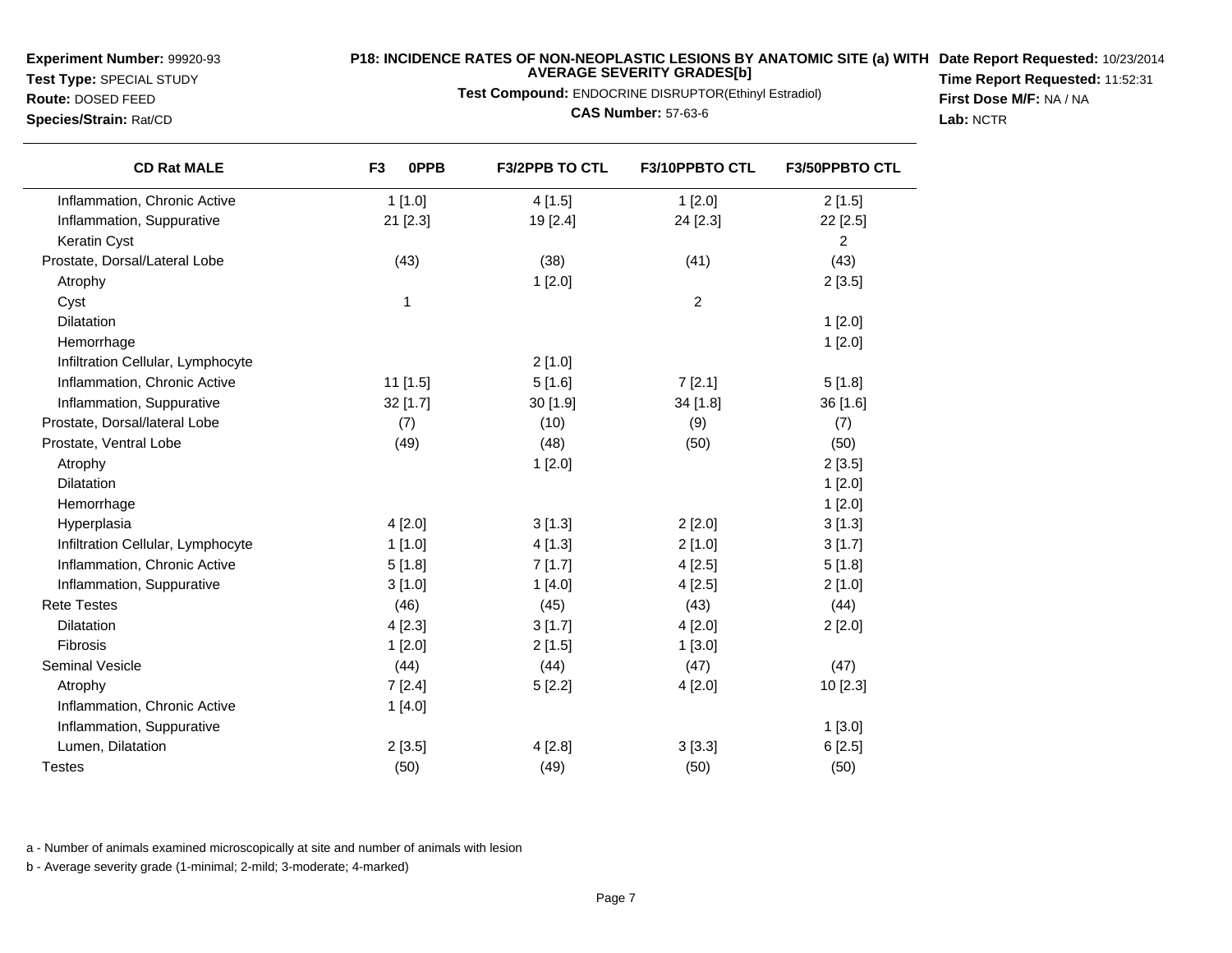**Test Type:** SPECIAL STUDY

**Route:** DOSED FEED**Species/Strain:** Rat/CD

## **P18: INCIDENCE RATES OF NON-NEOPLASTIC LESIONS BY ANATOMIC SITE (a) WITH AVERAGE SEVERITY GRADES[b] Date Report Requested:** 10/23/2014

**Test Compound:** ENDOCRINE DISRUPTOR(Ethinyl Estradiol)

**CAS Number:** 57-63-6

**Time Report Requested:** 11:52:31**First Dose M/F:** NA / NA**Lab:** NCTR

| <b>CD Rat MALE</b>                            | F <sub>3</sub><br>0PPB | F3/2PPB TO CTL | F3/10PPBTO CTL | F3/50PPBTO CTL |
|-----------------------------------------------|------------------------|----------------|----------------|----------------|
| Polyarteritis                                 |                        |                | 1[3.0]         | 1[2.0]         |
| Seminif Tub, Degeneration                     | 19 [2.3]               | 20 [2.3]       | $17$ [2.7]     | 19 [2.5]       |
| <b>HEMATOPOIETIC SYSTEM</b>                   |                        |                |                |                |
| <b>Bone Marrow</b>                            | (49)                   | (49)           | (50)           | (50)           |
| Erythroid Cell, Hyperplasia                   |                        |                |                | 2[2.0]         |
| Hypocellularity                               |                        | 1[2.0]         |                | 2[2.0]         |
| Myeloid Cell, Hyperplasia                     | 3[2.7]                 | 6[2.0]         | 12 [2.0]       | 7[3.1]         |
| Sinusoid, Dilatation                          |                        |                | 1[4.0]         |                |
| Lymph Node                                    | (14)                   | (16)           | (13)           | (16)           |
| Axillary, Degeneration, Cystic                |                        |                |                | 1[1.0]         |
| Axillary, Hyperplasia, Lymphoid               |                        |                |                | 1[3.0]         |
| Axillary, Infiltration Cellular, Plasma Cell  |                        |                |                | 1[3.0]         |
| Hemal, Degeneration, Cystic                   |                        |                |                | 1[2.0]         |
| Inguinal, Degeneration, Cystic                |                        | 1[2.0]         |                |                |
| Inguinal, Infiltration Cellular, Plasma Cell  |                        | 1[2.0]         |                |                |
| Lumbar, Degeneration, Cystic                  | 10 [2.8]               | 8[3.1]         | 7[2.9]         | 10 [3.0]       |
| Lumbar, Hyperplasia, Lymphoid                 | 4[2.5]                 | 4[2.8]         | 2[2.5]         | 3[2.7]         |
| Lumbar, Infiltration Cellular, Plasma Cell    | 4 [2.8]                | 8[3.4]         | 5[2.6]         | 5[3.2]         |
| Mediastinal, Degeneration, Cystic             |                        |                | 1[2.0]         |                |
| Pancreatic, Hyperplasia, Lymphoid             |                        |                |                | 1[3.0]         |
| Pancreatic, Inflammation, Granulomatous       |                        |                |                | 1[2.0]         |
| Pancreatic, Necrosis                          |                        |                |                | 1[3.0]         |
| Popliteal, Hyperplasia, Lymphoid              |                        | 2[2.5]         | 2[3.0]         | 2[2.5]         |
| Popliteal, Infiltration Cellular, Plasma Cell |                        | 2[2.5]         | 2[3.0]         | 2[2.0]         |
| Renal, Degeneration, Cystic                   | 2[2.5]                 | 6[3.0]         | 3[3.7]         | 2[4.0]         |
| Renal, Hyperplasia, Lymphoid                  |                        | 1[3.0]         |                |                |
| Renal, Infiltration Cellular, Plasma Cell     | 1[3.0]                 | 3[3.0]         |                |                |
| Lymph Node, Mandibular                        | (46)                   | (48)           | (50)           | (49)           |
| Degeneration, Cystic                          | 10 [2.5]               | 11 [1.7]       | 11 [1.8]       | 7[2.1]         |

a - Number of animals examined microscopically at site and number of animals with lesion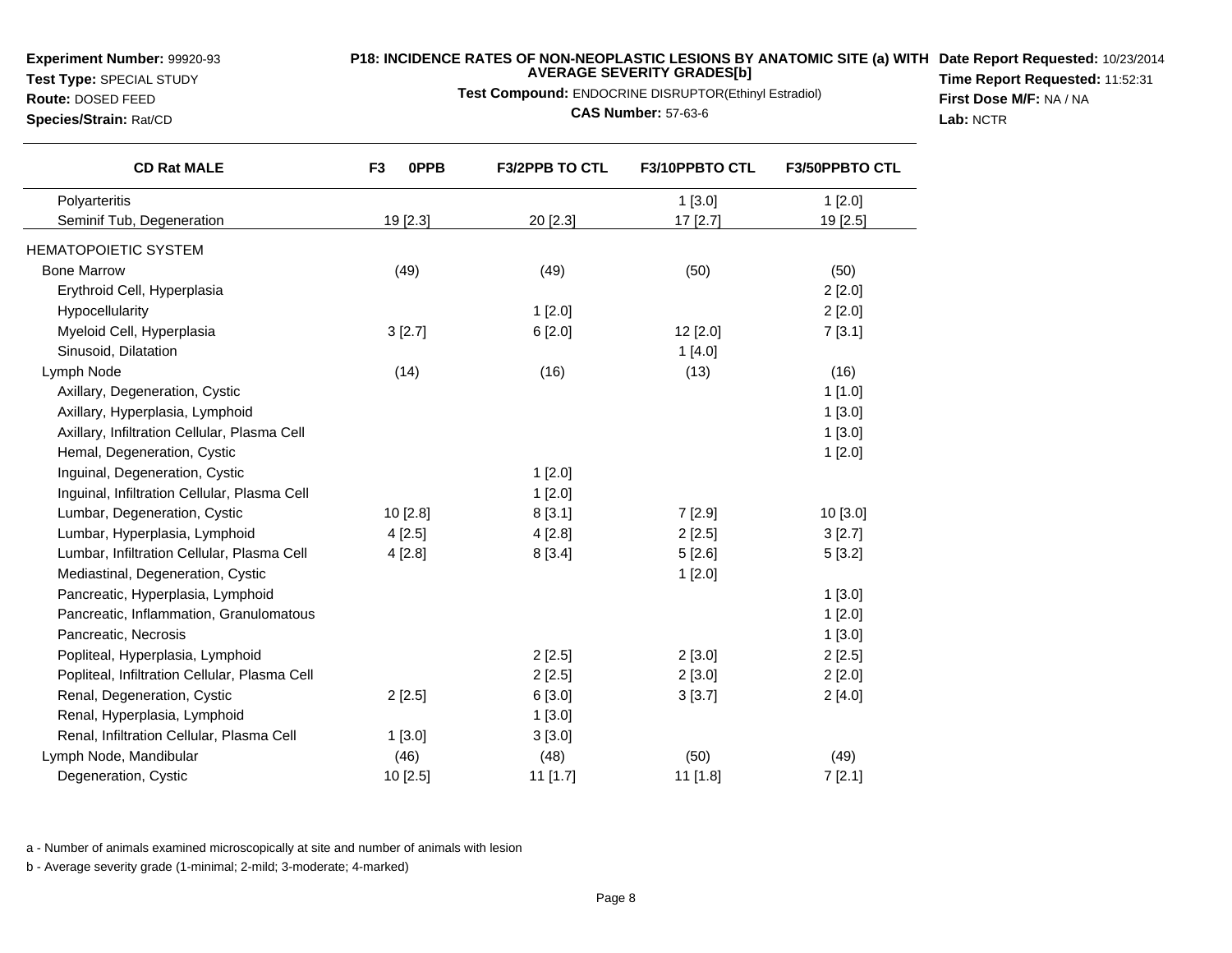**Experiment Number:** 99920-93**Test Type:** SPECIAL STUDY

# **Route:** DOSED FEED

**Species/Strain:** Rat/CD

 $\overline{\phantom{a}}$ 

## **P18: INCIDENCE RATES OF NON-NEOPLASTIC LESIONS BY ANATOMIC SITE (a) WITH AVERAGE SEVERITY GRADES[b] Date Report Requested:** 10/23/2014

**Test Compound:** ENDOCRINE DISRUPTOR(Ethinyl Estradiol)

**CAS Number:** 57-63-6

**Time Report Requested:** 11:52:31**First Dose M/F:** NA / NA**Lab:** NCTR

| <b>CD Rat MALE</b>                    | 0PPB<br>F <sub>3</sub> | <b>F3/2PPB TO CTL</b> | F3/10PPBTO CTL | F3/50PPBTO CTL |
|---------------------------------------|------------------------|-----------------------|----------------|----------------|
| Hyperplasia, Lymphoid                 | 24 [2.2]               | 27 [1.9]              | 29 [2.0]       | 28 [2.1]       |
| Infiltration Cellular, Plasma Cell    | 28 [2.4]               | 26 [2.2]              | 30[2.1]        | 28 [2.0]       |
| Necrosis                              |                        |                       |                | 1[3.0]         |
| Lymph Node, Mesenteric                | (44)                   | (46)                  | (49)           | (48)           |
| Hyperplasia, Lymphoid                 | 2[2.0]                 | 1[2.0]                | 1[2.0]         | 1[4.0]         |
| Infiltration Cellular, Mast Cell      | 1[2.0]                 | 1[2.0]                |                | 1[2.0]         |
| Inflammation, Granulomatous           | 11 [1.6]               | 6[1.2]                | 10 [1.6]       | 8[1.6]         |
| Pigmentation                          |                        |                       |                | 1[3.0]         |
| Spleen                                | (49)                   | (48)                  | (49)           | (50)           |
| Depletion Lymphoid                    | 1[4.0]                 |                       | 1[2.0]         | 1[3.0]         |
| Hematopoietic Cell Proliferation      | 13 [1.9]               | 13 [1.8]              | 8[1.4]         | 15 [2.0]       |
| Hyperplasia, Lymphoid                 | 2[1.5]                 | 3[1.7]                | 4[1.5]         | 2[2.0]         |
| Hyperplasia, Stromal                  |                        |                       | 2[3.0]         |                |
| Infiltration Cellular, Plasma Cell    |                        |                       |                | 1[2.0]         |
| Infiltration Cellular, Polymorphnuclr |                        | 1[4.0]                | 1[2.0]         | 3[3.0]         |
| Inflammation, Suppurative             |                        | 1[4.0]                |                |                |
| <b>Necrosis</b>                       |                        | 1[4.0]                |                | 2[2.0]         |
| Pigmentation                          | 30 [1.7]               | 28 [2.0]              | 29 [1.8]       | 27 [2.0]       |
| Polyarteritis                         | 1[2.0]                 | 1[4.0]                |                |                |
| Thymus                                | (47)                   | (45)                  | (47)           | (45)           |
| Atrophy                               | 45 [3.9]               | 41 [3.6]              | 45 [3.8]       | 43 [3.9]       |
| Cyst                                  |                        | $\overline{2}$        |                |                |
| Epithel Cell, Hyperplasia             | 8[1.6]                 | 7[1.9]                | 1[2.0]         | 4[1.8]         |
| Polyarteritis                         |                        | 1[3.0]                |                |                |
| INTEGUMENTARY SYSTEM                  |                        |                       |                |                |
| <b>Mammary Gland</b>                  | (42)                   | (42)                  | (40)           | (45)           |
| Acinus, Degeneration                  | 25 [2.6]               | 21 [2.6]              | 17 [2.4]       | 26 [2.8]       |
| Alveolus, Hyperplasia                 | 2[2.0]                 | 6[2.3]                | 4[1.3]         | 9[1.7]         |
| <b>Atypical Focus</b>                 |                        | 1[2.0]                | 1[2.0]         |                |

a - Number of animals examined microscopically at site and number of animals with lesion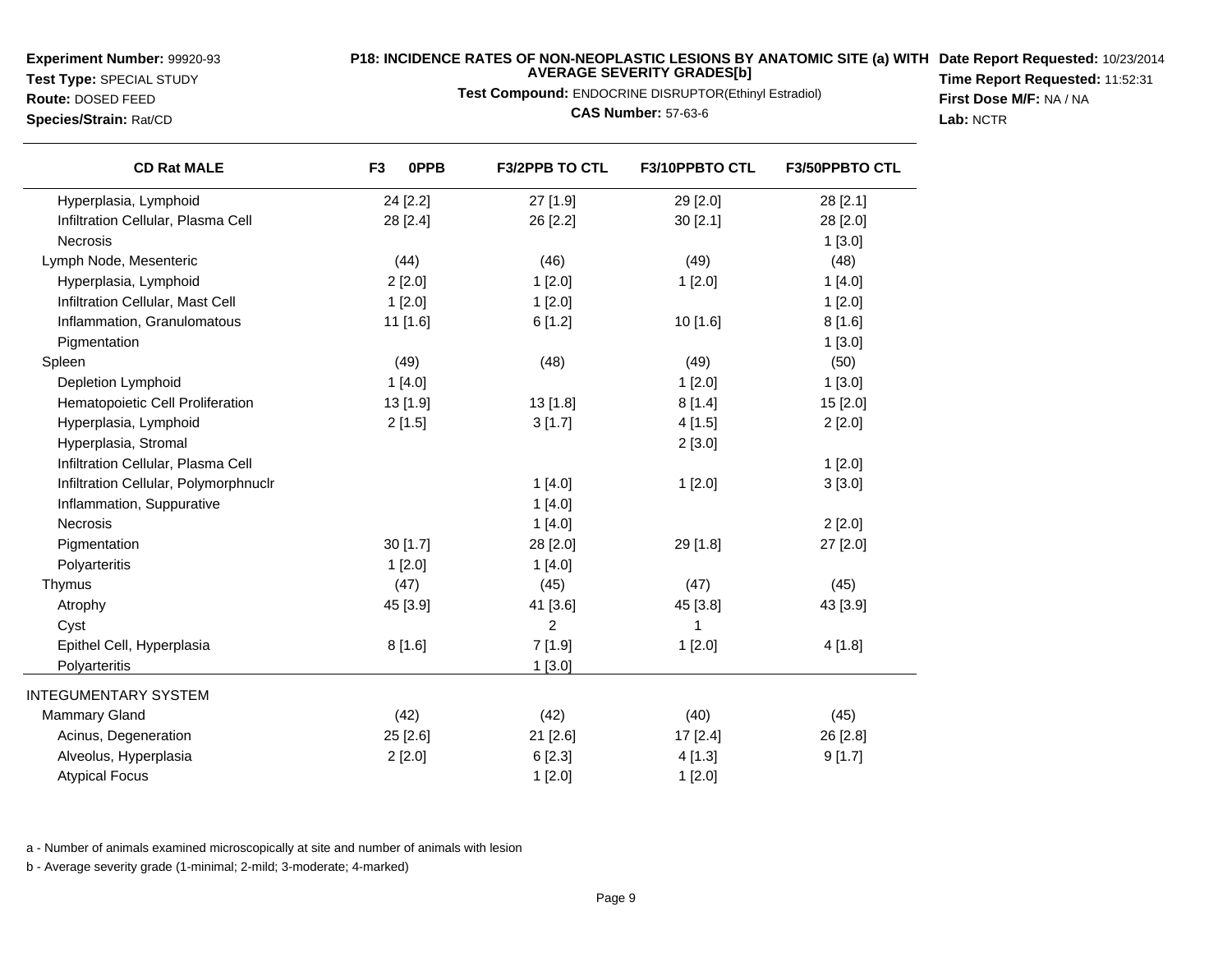**Test Type:** SPECIAL STUDY**Route:** DOSED FEED

**Species/Strain:** Rat/CD

# **P18: INCIDENCE RATES OF NON-NEOPLASTIC LESIONS BY ANATOMIC SITE (a) WITH AVERAGE SEVERITY GRADES[b] Date Report Requested:** 10/23/2014

**Test Compound:** ENDOCRINE DISRUPTOR(Ethinyl Estradiol)

**CAS Number:** 57-63-6

**Time Report Requested:** 11:52:31**First Dose M/F:** NA / NA**Lab:** NCTR

| <b>CD Rat MALE</b>                  | 0PPB<br>F <sub>3</sub> | <b>F3/2PPB TO CTL</b> | F3/10PPBTO CTL | F3/50PPBTO CTL |
|-------------------------------------|------------------------|-----------------------|----------------|----------------|
| Cyst                                |                        | 1                     |                |                |
| Duct, Hyperplasia                   |                        |                       |                | 1[2.0]         |
| Ectasia                             | 3[1.3]                 | 4[2.3]                | 6[1.5]         | 4[2.3]         |
| Fibrosis                            |                        |                       | 1[4.0]         |                |
| Galactocele                         |                        | $\overline{2}$        |                | $\overline{2}$ |
| Lactation                           | 7[1.4]                 | 6[2.0]                | 7[1.7]         | 8[1.9]         |
| Polyarteritis                       |                        | 1[2.0]                |                |                |
| Skin                                | (50)                   | (49)                  | (50)           | (50)           |
| Abscess                             | 1[4.0]                 | 1[4.0]                |                |                |
| Cyst Epithelial Inclusion           | $\overline{4}$         | 4                     | 2              | 2              |
| Fibrosis                            | 1[4.0]                 | 1[4.0]                |                |                |
| Hyperkeratosis                      | 1[2.0]                 |                       |                |                |
| Inflammation, Chronic               | 1[4.0]                 |                       |                |                |
| Inflammation, Chronic Active        | 20 [4.0]               | 17 [4.0]              | 10 [4.0]       | 13 [4.0]       |
| Keratin Cyst                        |                        |                       |                | 1              |
| MUSCULOSKELETAL SYSTEM              |                        |                       |                |                |
| <b>Bone</b>                         | (0)                    | (1)                   | (1)            | (0)            |
| Bone, Femur                         | (49)                   | (49)                  | (50)           | (50)           |
| <b>Skeletal Muscle</b>              | (3)                    | (4)                   | (3)            | (0)            |
| Degeneration                        | 1[1.0]                 | 2[1.5]                | 1[2.0]         |                |
| NERVOUS SYSTEM                      |                        |                       |                |                |
| <b>Brain</b>                        | (0)                    | (0)                   | (0)            | (1)            |
| Brain, Brain Stem                   | (49)                   | (49)                  | (50)           | (50)           |
| Compression                         | 7[1.9]                 | 9[2.8]                | 9[2.3]         | 2[3.5]         |
| Hemorrhage                          | 1[2.0]                 |                       |                |                |
| Meninges, Inflammation, Suppurative |                        | 1[3.0]                |                |                |
| Brain, Cerebellum                   | (49)                   | (49)                  | (50)           | (50)           |
| Brain, Cerebrum                     | (49)                   | (49)                  | (50)           | (50)           |

a - Number of animals examined microscopically at site and number of animals with lesion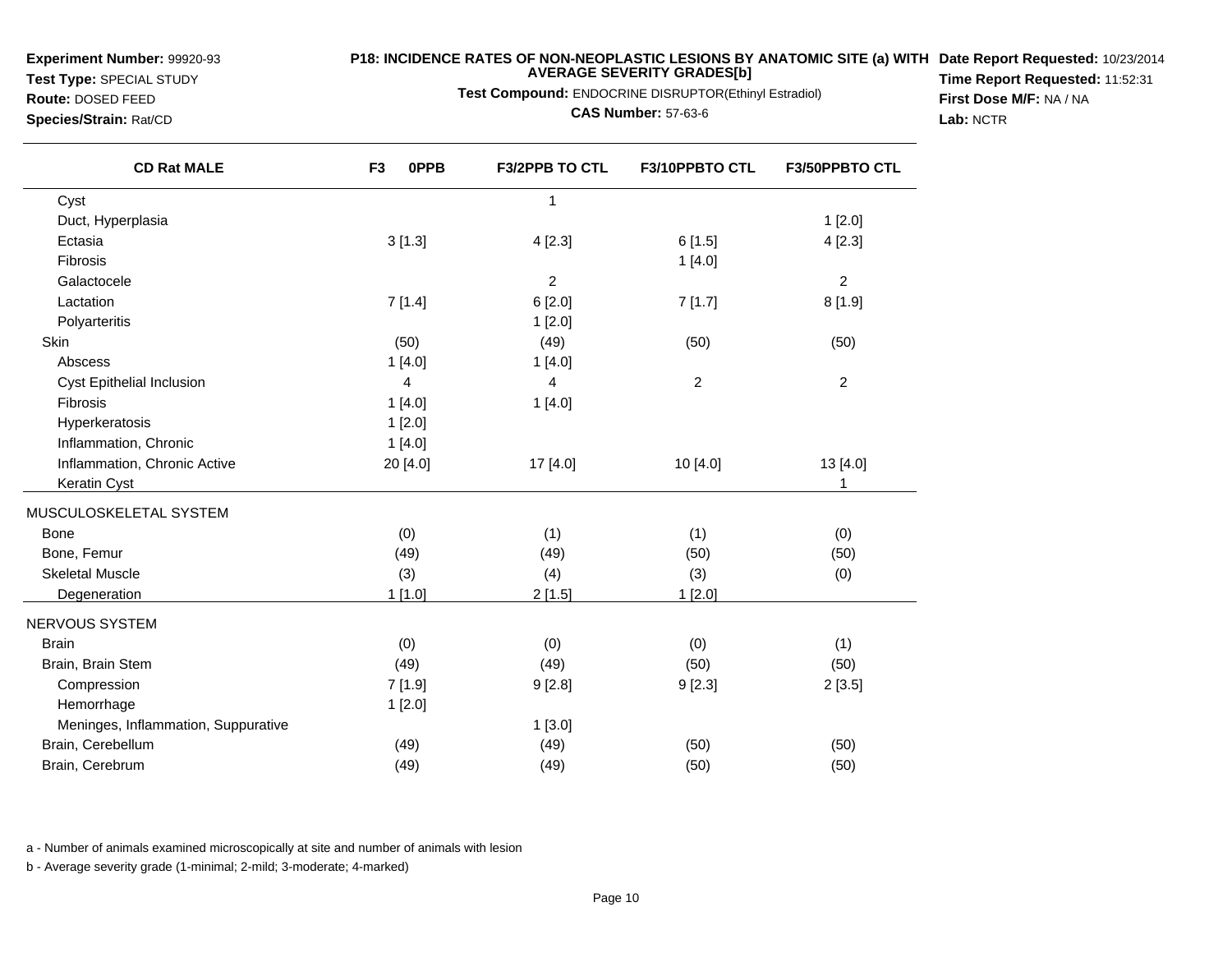**Test Type:** SPECIAL STUDY

**Route:** DOSED FEED**Species/Strain:** Rat/CD

#### **P18: INCIDENCE RATES OF NON-NEOPLASTIC LESIONS BY ANATOMIC SITE (a) WITH AVERAGE SEVERITY GRADES[b] Date Report Requested:** 10/23/2014

**Test Compound:** ENDOCRINE DISRUPTOR(Ethinyl Estradiol)

**CAS Number:** 57-63-6

**Time Report Requested:** 11:52:31**First Dose M/F:** NA / NA**Lab:** NCTR

| <b>CD Rat MALE</b>                | F <sub>3</sub><br><b>OPPB</b> | <b>F3/2PPB TO CTL</b> | F3/10PPBTO CTL | <b>F3/50PPBTO CTL</b> |
|-----------------------------------|-------------------------------|-----------------------|----------------|-----------------------|
| Gliosis                           |                               |                       | 1[2.0]         | 1[2.0]                |
| Hydrocephalus                     | 1[2.0]                        | 2[2.0]                | 1[1.0]         | 3[1.0]                |
| Peripheral Nerve                  | (2)                           | (4)                   | (2)            | (0)                   |
| RESPIRATORY SYSTEM                |                               |                       |                |                       |
| Lung                              | (47)                          | (48)                  | (48)           | (50)                  |
| Alveolar Epith, Hyperplasia       | 3[1.7]                        | 8[1.8]                | 3[1.3]         | 4[1.3]                |
| Infiltration Cellular, Histiocyte | 19 [1.2]                      | 19 [1.5]              | 14 [1.2]       | 14 [1.2]              |
| Infiltration Cellular, Lymphocyte |                               |                       | 1[2.0]         | 1[4.0]                |
| Inflammation, Chronic Active      |                               | 2[2.5]                |                | 1[3.0]                |
| Metaplasia, Osseous               | 1[1.0]                        | 1[1.0]                | 1[1.0]         |                       |
| Polyarteritis                     |                               |                       | 1[3.0]         |                       |
| Nose                              | (49)                          | (48)                  | (49)           | (50)                  |
| Infiltration Cellular, Lymphocyte |                               |                       |                | 1[3.0]                |
| Inflammation, Chronic Active      | 2[2.0]                        | 2[2.0]                | 1[2.0]         | 1[2.0]                |
| Inflammation, Suppurative         | 2[1.0]                        | 6[1.5]                | 8[1.8]         | 3[2.3]                |
| Mucosa, Keratin Cyst              | 1                             | 1                     | 1              | 1                     |
| Vomeronas Org, Dilatation         |                               | 2[3.0]                |                |                       |
| Trachea                           | (49)                          | (49)                  | (50)           | (50)                  |
| SPECIAL SENSES SYSTEM             |                               |                       |                |                       |
| Ear                               | (0)                           | (0)                   | (1)            | (1)                   |
| Eye                               | (46)                          | (47)                  | (48)           | (50)                  |
| Bilateral, Cataract               |                               |                       |                | $\sqrt{3}$            |
| Cataract                          |                               | 1                     |                |                       |
| Cornea, Hemorrhage                |                               | 1[2.0]                |                |                       |
| Inflammation, Chronic Active      | 1 [2.0]                       | 2[4.0]                | 1[2.0]         |                       |
| Inflammation, Suppurative         | 1[3.0]                        | 1[4.0]                |                |                       |
| Retina, Degeneration              |                               |                       |                | 1[2.0]                |
| Harderian Gland                   | (49)                          | (48)                  | (50)           | (50)                  |
|                                   |                               |                       |                |                       |

a - Number of animals examined microscopically at site and number of animals with lesion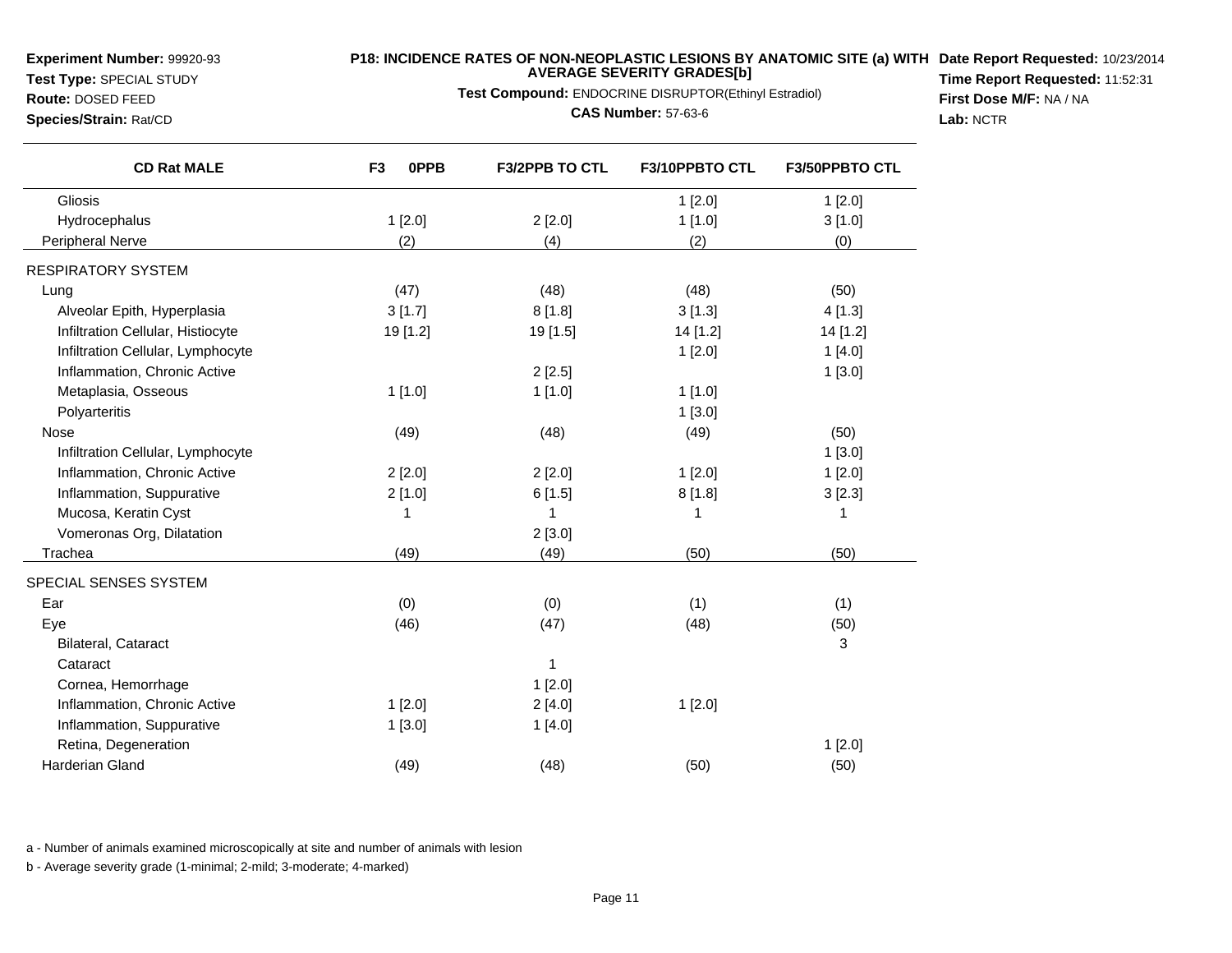# **Test Type:** SPECIAL STUDY**Route:** DOSED FEED

**Species/Strain:** Rat/CD

# **P18: INCIDENCE RATES OF NON-NEOPLASTIC LESIONS BY ANATOMIC SITE (a) WITH AVERAGE SEVERITY GRADES[b] Date Report Requested:** 10/23/2014

**Test Compound:** ENDOCRINE DISRUPTOR(Ethinyl Estradiol)

**CAS Number:** 57-63-6

**Time Report Requested:** 11:52:31**First Dose M/F:** NA / NA**Lab:** NCTR

| <b>CD Rat MALE</b>                | 0PPB<br>F <sub>3</sub> | <b>F3/2PPB TO CTL</b> | <b>F3/10PPBTO CTL</b> | <b>F3/50PPBTO CTL</b> |
|-----------------------------------|------------------------|-----------------------|-----------------------|-----------------------|
| Acinus, Degeneration              | 3[1.3]                 | 3[2.0]                | 3[1.3]                |                       |
| Infiltration Cellular, Lymphocyte | 2[1.5]                 | 1[1.0]                | 1[2.0]                | 4[1.0]                |
| Inflammation, Suppurative         | 1[1.0]                 | 1[4.0]                |                       | 1[1.0]                |
| <b>Lacrimal Gland</b>             | (1)                    | (1)                   | (2)                   | (1)                   |
| Ectopic Harderian                 | 1                      | 1                     | $\overline{2}$        | 1                     |
| Zymbal's Gland                    | (1)                    | (0)                   | (2)                   | (0)                   |
| Inflammation, Suppurative         |                        |                       | 1[4.0]                |                       |
| URINARY SYSTEM                    |                        |                       |                       |                       |
| Kidney                            | (49)                   | (48)                  | (50)                  | (50)                  |
| Cyst                              | 18                     | 19                    | 18                    | 27                    |
| Hemorrhage                        |                        |                       |                       | 1[2.0]                |
| Hydronephrosis                    | 2[1.5]                 | 3[2.0]                | 3[2.0]                | 3[3.3]                |
| Infiltration Cellular, Lymphocyte |                        |                       |                       | 1[2.0]                |
| Inflammation, Suppurative         |                        |                       |                       | 1[3.0]                |
| Nephropathy                       | 46 [1.8]               | 44 [1.5]              | 44 [1.7]              | 48 [1.8]              |
| Pelvis, Inflammation, Suppurative |                        |                       | $1$ [2.0]             |                       |
| Polyarteritis                     | 1[1.0]                 | 1[2.0]                |                       |                       |
| Polycystic Kidney                 |                        |                       |                       | 1[4.0]                |
| Renal Tubule, Hyperplasia         |                        |                       | 1[2.0]                |                       |
| Transit Epithe, Hyperplasia       |                        | 1[2.0]                | 4[1.5]                | 1[4.0]                |
| Urethra                           | (3)                    | (1)                   | (1)                   | (0)                   |
| <b>Urinary Bladder</b>            | (49)                   | (48)                  | (49)                  | (50)                  |
| <b>Dilatation</b>                 |                        |                       |                       | 1[4.0]                |
| Hemorrhage                        |                        |                       | 1 [4.0]               |                       |
| Inflammation, Chronic Active      | 1[1.0]                 |                       |                       |                       |
| Inflammation, Suppurative         |                        |                       | 1[3.0]                |                       |

# \*\*\*END OF MALE DATA\*\*\*

a - Number of animals examined microscopically at site and number of animals with lesion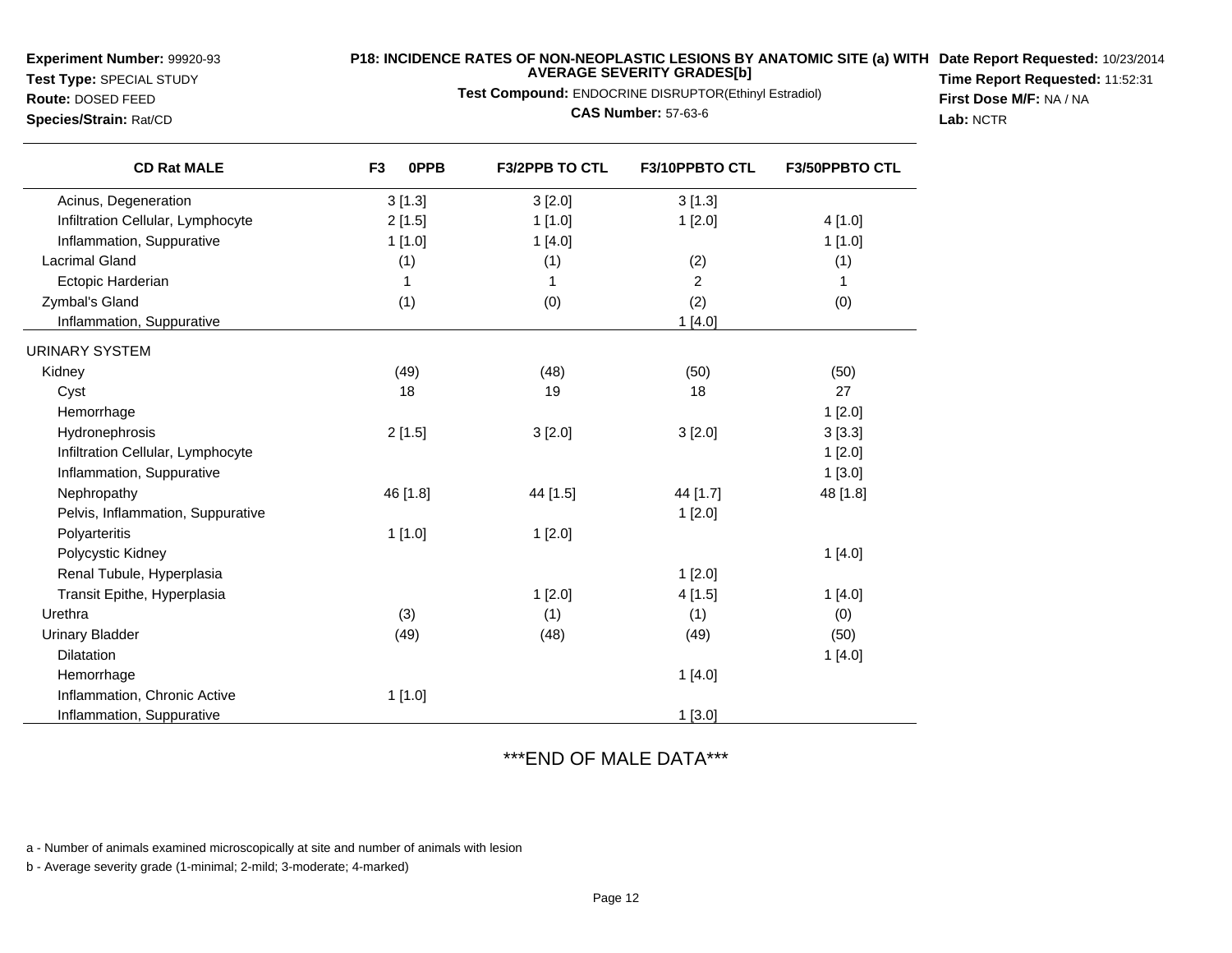**Test Type:** SPECIAL STUDY**Route:** DOSED FEED

**Species/Strain:** Rat/CD

#### **P18: INCIDENCE RATES OF NON-NEOPLASTIC LESIONS BY ANATOMIC SITE (a) WITH AVERAGE SEVERITY GRADES[b] Date Report Requested:** 10/23/2014

**Test Compound:** ENDOCRINE DISRUPTOR(Ethinyl Estradiol)

**CAS Number:** 57-63-6

**Time Report Requested:** 11:52:31**First Dose M/F:** NA / NA**Lab:** NCTR

| <b>CD Rat FEMALE</b>                           | 0PPB<br>F <sub>3</sub> | <b>F3/2PPB TO CTL</b> | F3/10PPBTO CTL | <b>F3/50PPBTO CTL</b> |
|------------------------------------------------|------------------------|-----------------------|----------------|-----------------------|
| <b>Disposition Summary</b>                     |                        |                       |                |                       |
| <b>Animals Initially In Study</b>              | 52                     | 50                    | 50             | 50                    |
| <b>Early Deaths</b>                            |                        |                       |                |                       |
| <b>Moribund Sacrifice</b>                      | 24                     | 19                    | 23             | 21                    |
| <b>Natural Death</b>                           | 1                      | $\mathbf 2$           | 5              | 3                     |
| <b>Survivors</b>                               |                        |                       |                |                       |
| <b>Moribund Sacrifice</b>                      |                        |                       | 1              | $\overline{2}$        |
| <b>Terminal Sacrifice</b>                      | 27                     | 29                    | 21             | 24                    |
| <b>Animals Examined Microscopically</b>        | 52                     | 50                    | 50             | 50                    |
| <b>ALIMENTARY SYSTEM</b>                       |                        |                       |                |                       |
| Esophagus                                      | (52)                   | (49)                  | (50)           | (50)                  |
| Inflammation                                   |                        |                       |                | 1[4.0]                |
| Intestine Large, Cecum                         | (51)                   | (49)                  | (49)           | (50)                  |
| <b>Dilatation</b>                              |                        |                       | 1[2.0]         |                       |
| Inflammation, Chronic                          |                        |                       | 1[3.0]         |                       |
| Intestine Large, Colon                         | (52)                   | (50)                  | (50)           | (50)                  |
| <b>Dilatation</b>                              |                        |                       | 1 [3.0]        |                       |
| Intestine Large, Rectum                        | (51)                   | (49)                  | (50)           | (50)                  |
| Inflammation, Chronic                          |                        |                       | 1[3.0]         |                       |
| Intestine Small, Duodenum                      | (52)                   | (49)                  | (50)           | (50)                  |
| Intestine Small, Ileum                         | (52)                   | (49)                  | (49)           | (50)                  |
| Lymphoid Tiss, Inflammation, Chronic<br>Active |                        |                       | 1[3.0]         |                       |
| Intestine Small, Jejunum                       | (51)                   | (49)                  | (48)           | (50)                  |
| Inflammation, Chronic                          |                        |                       | 1[3.0]         |                       |
| Liver                                          | (52)                   | (50)                  | (50)           | (50)                  |
| Angiectasis                                    | 8[2.0]                 | 5[1.0]                | 2[2.0]         | 5[2.0]                |
| <b>Basophilic Focus</b>                        | 1                      | 3                     |                | $\overline{2}$        |
| Bile Duct, Hyperplasia                         | 12 [1.6]               | 16 [1.4]              | 14 [1.6]       | 6[1.5]                |

a - Number of animals examined microscopically at site and number of animals with lesion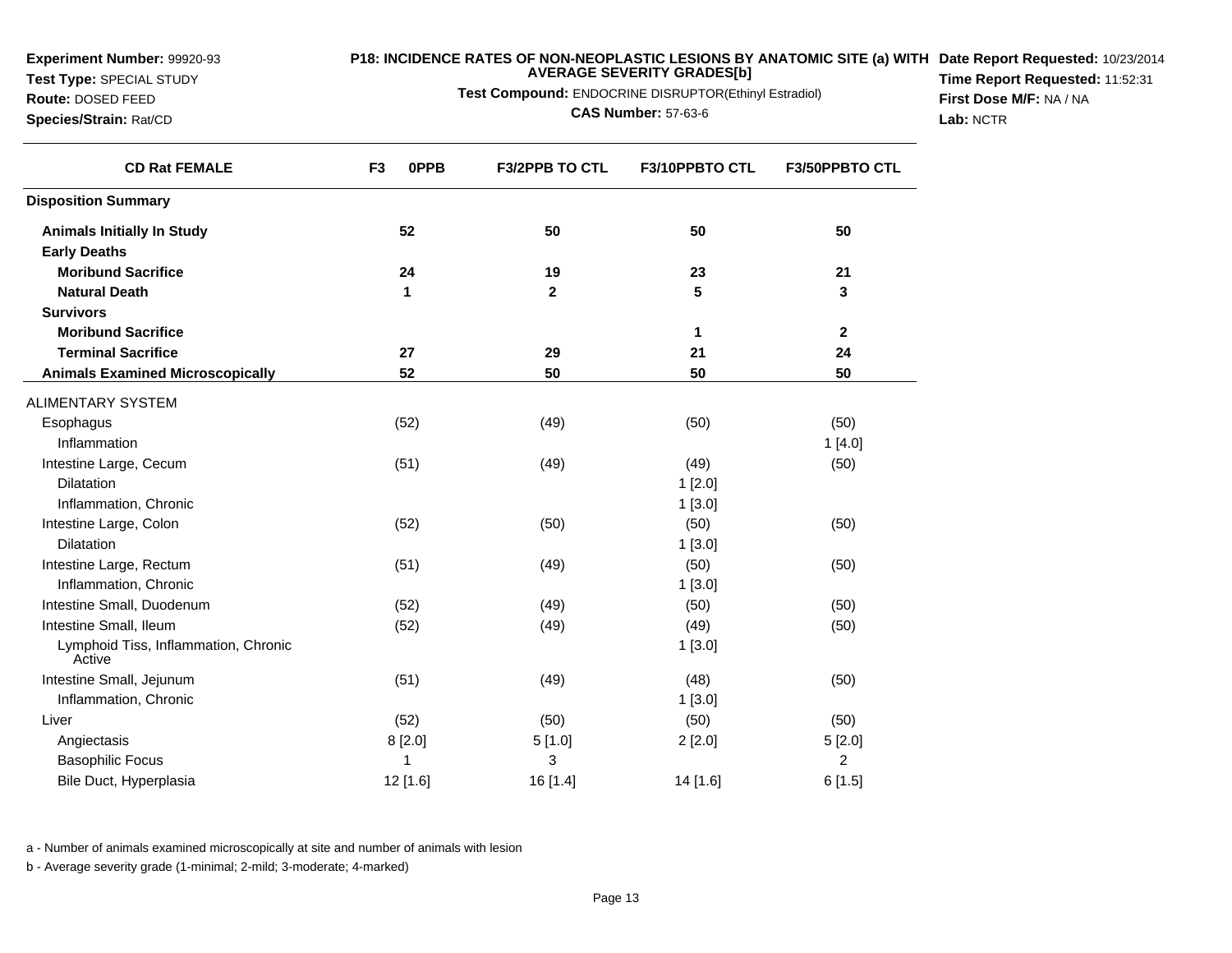**Test Type:** SPECIAL STUDY

**Route:** DOSED FEED**Species/Strain:** Rat/CD

## **P18: INCIDENCE RATES OF NON-NEOPLASTIC LESIONS BY ANATOMIC SITE (a) WITH AVERAGE SEVERITY GRADES[b] Date Report Requested:** 10/23/2014

**Test Compound:** ENDOCRINE DISRUPTOR(Ethinyl Estradiol)

**CAS Number:** 57-63-6

**Time Report Requested:** 11:52:32**First Dose M/F:** NA / NA**Lab:** NCTR

| <b>CD Rat FEMALE</b>                      | 0PPB<br>F <sub>3</sub> | F3/2PPB TO CTL | F3/10PPBTO CTL | <b>F3/50PPBTO CTL</b> |
|-------------------------------------------|------------------------|----------------|----------------|-----------------------|
| Centrilobular, Necrosis                   |                        | 1[3.0]         |                |                       |
| Cyst                                      |                        | 1              |                |                       |
| <b>Cyst Multilocular</b>                  | $\overline{c}$         |                | 1              | 1                     |
| Degeneration, Cystic                      |                        | 3[2.0]         | 1[3.0]         | 1[2.0]                |
| <b>Eosinophilic Focus</b>                 | $\overline{2}$         | 3              | 2              | $\overline{2}$        |
| Hematopoietic Cell Proliferation          | 1[2.0]                 | 3[1.0]         | 2[1.0]         | 4[2.0]                |
| Hepatocyte, Periportal, Hypertrophy       |                        |                |                | 1[2.0]                |
| Hepatodiaphragmatic Nodule                | 4                      | 4              | 1              | 1                     |
| Infiltration Cellular, Lymphocyte         | 2[1.0]                 |                | 1[1.0]         |                       |
| Inflammation, Chronic Active              | 10 [1.2]               | 5[1.0]         | 5[1.0]         | 4[1.3]                |
| Left Lat Lobe, Developmental Malformation |                        | 1              |                | 2                     |
| Median Lobe, Developmental Malformation   |                        | 1              |                |                       |
| <b>Necrosis</b>                           | 1[1.0]                 | 3[2.0]         |                | 5[1.8]                |
| Periportal, Inflammation, Chronic         | 3[1.0]                 | 3[1.3]         | 6[1.3]         | 5[1.6]                |
| <b>Tension Lipidosis</b>                  | 2[2.5]                 | 3[2.0]         | 1[3.0]         |                       |
| Vacuolization Cytoplasmic                 | 16 [2.2]               | 11 [2.5]       | 10 [2.1]       | 12 [2.3]              |
| Mesentery                                 | (3)                    | (3)            | (4)            | (4)                   |
| Fat, Necrosis                             | 1[2.0]                 | 2[3.0]         | 3[3.0]         | 3[2.7]                |
| Oral Mucosa                               | (2)                    | (4)            | (7)            | (2)                   |
| Abscess                                   |                        |                | 1[4.0]         |                       |
| Gingival, Inflammation                    |                        | 1[3.0]         | 1[3.0]         |                       |
| Keratin Cyst                              |                        | 2              | 1              | 1                     |
| Pancreas                                  | (52)                   | (49)           | (50)           | (50)                  |
| <b>Accessory Spleen</b>                   |                        |                |                |                       |
| Acinar Cell, Degeneration                 | 23 [2.1]               | 33 [1.7]       | 21 [1.9]       | 21 [1.7]              |
| Inflammation, Chronic                     | 1[1.0]                 | 4[1.5]         | 2[2.5]         | 1[1.0]                |
| Lipomatosis                               |                        | 1[3.0]         | 1[1.0]         |                       |
| <b>Salivary Glands</b>                    | (52)                   | (50)           | (50)           | (50)                  |
| Infiltration Cellular, Lymphocyte         |                        |                |                | 1[1.0]                |

a - Number of animals examined microscopically at site and number of animals with lesion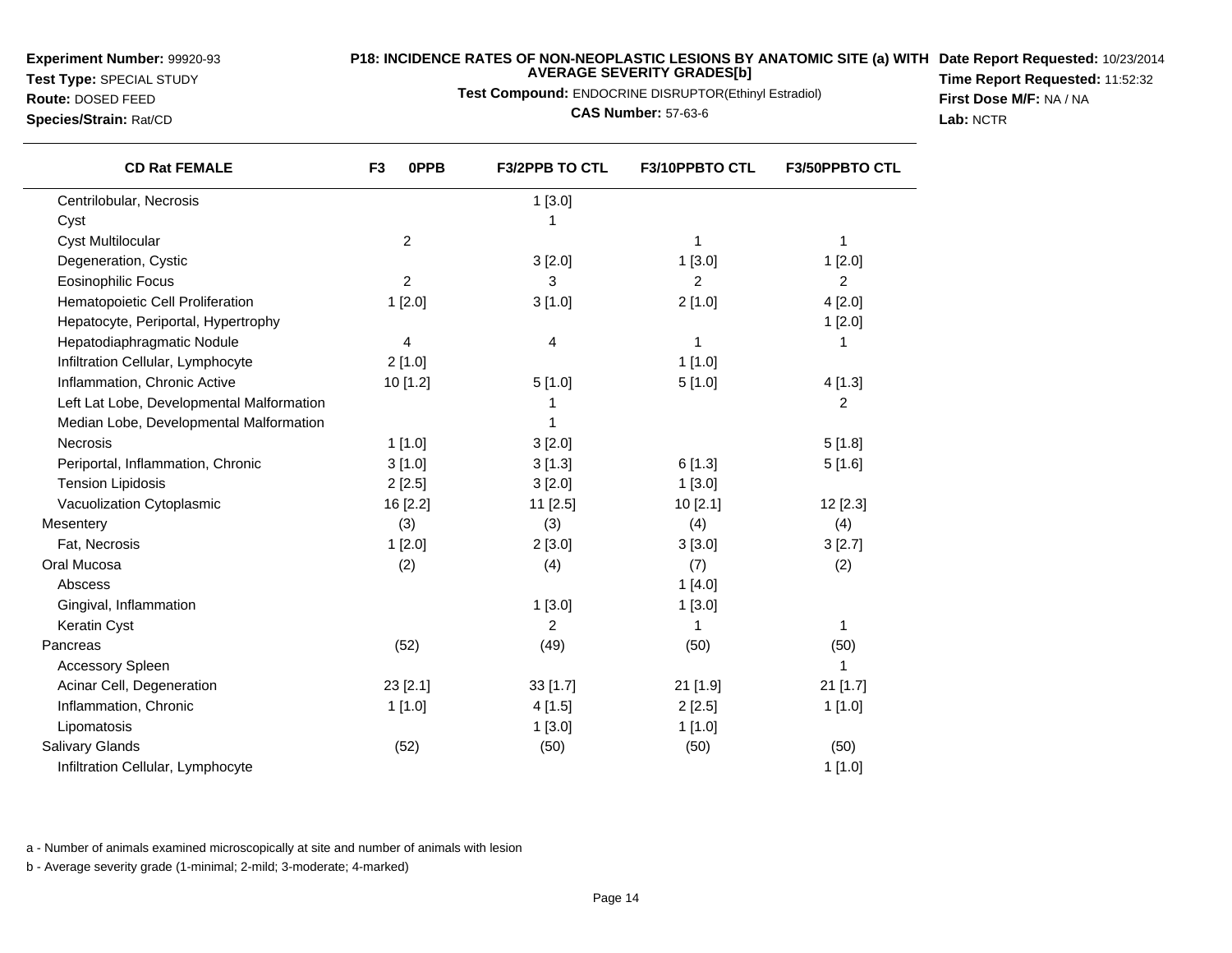**Test Type:** SPECIAL STUDY

**Route:** DOSED FEED**Species/Strain:** Rat/CD

# **P18: INCIDENCE RATES OF NON-NEOPLASTIC LESIONS BY ANATOMIC SITE (a) WITH AVERAGE SEVERITY GRADES[b] Date Report Requested:** 10/23/2014

**Test Compound:** ENDOCRINE DISRUPTOR(Ethinyl Estradiol)

**CAS Number:** 57-63-6

**Time Report Requested:** 11:52:32**First Dose M/F:** NA / NA**Lab:** NCTR

| <b>CD Rat FEMALE</b>                     | <b>OPPB</b><br>F <sub>3</sub> | F3/2PPB TO CTL | F3/10PPBTO CTL | F3/50PPBTO CTL |
|------------------------------------------|-------------------------------|----------------|----------------|----------------|
| Inflammation, Chronic                    |                               |                | 1[3.0]         |                |
| Parotid GI, Degeneration                 | 1[4.0]                        |                |                |                |
| Stomach, Forestomach                     | (52)                          | (49)           | (50)           | (50)           |
| Edema                                    | 2[2.5]                        |                | 2[3.5]         |                |
| Hyperplasia                              | 2[2.0]                        |                | 1[3.0]         | 1[3.0]         |
| Inflammation                             | 3[2.0]                        |                | 2[3.0]         |                |
| Keratin Cyst                             | 1                             |                | 1              |                |
| Ulcer                                    |                               |                |                | 2[2.5]         |
| Stomach, Glandular                       | (52)                          | (49)           | (50)           | (50)           |
| Edema                                    |                               |                |                | 1[2.0]         |
| Infiltration Cellular, Lymphocyte        |                               |                | 1[3.0]         |                |
| Tongue                                   | (0)                           | (1)            | (0)            | (0)            |
| CARDIOVASCULAR SYSTEM                    |                               |                |                |                |
| <b>Blood Vessel</b>                      | (52)                          | (50)           | (50)           | (50)           |
| Heart                                    | (52)                          | (50)           | (50)           | (50)           |
| Cardiomyopathy                           | 33[1.4]                       | 28 [1.3]       | 24 [1.3]       | 21 [1.1]       |
| <b>ENDOCRINE SYSTEM</b>                  |                               |                |                |                |
| <b>Adrenal Cortex</b>                    | (52)                          | (50)           | (50)           | (50)           |
| <b>Accessory Adrenal Cortical Nodule</b> |                               |                |                | 1              |
| Angiectasis                              |                               | 1[3.0]         | 3[1.7]         | 2[2.0]         |
| Atrophy                                  | 1[2.0]                        |                | 1[2.0]         |                |
| Degeneration, Cystic                     | 48 [2.6]                      | 42 [2.4]       | 38 [2.3]       | 41 [2.3]       |
| Hematopoietic Cell Proliferation         |                               |                |                | 2[2.0]         |
| Hypertrophy                              | 3[2.0]                        | 9[2.0]         | 4[1.5]         | 7[1.9]         |
| Infarct                                  |                               | 1[2.0]         |                | 1[2.0]         |
| Adrenal Medulla                          | (52)                          | (50)           | (50)           | (50)           |
| Atrophy                                  |                               | 1[3.0]         |                |                |
| Islets, Pancreatic                       | (52)                          | (49)           | (50)           | (50)           |

a - Number of animals examined microscopically at site and number of animals with lesion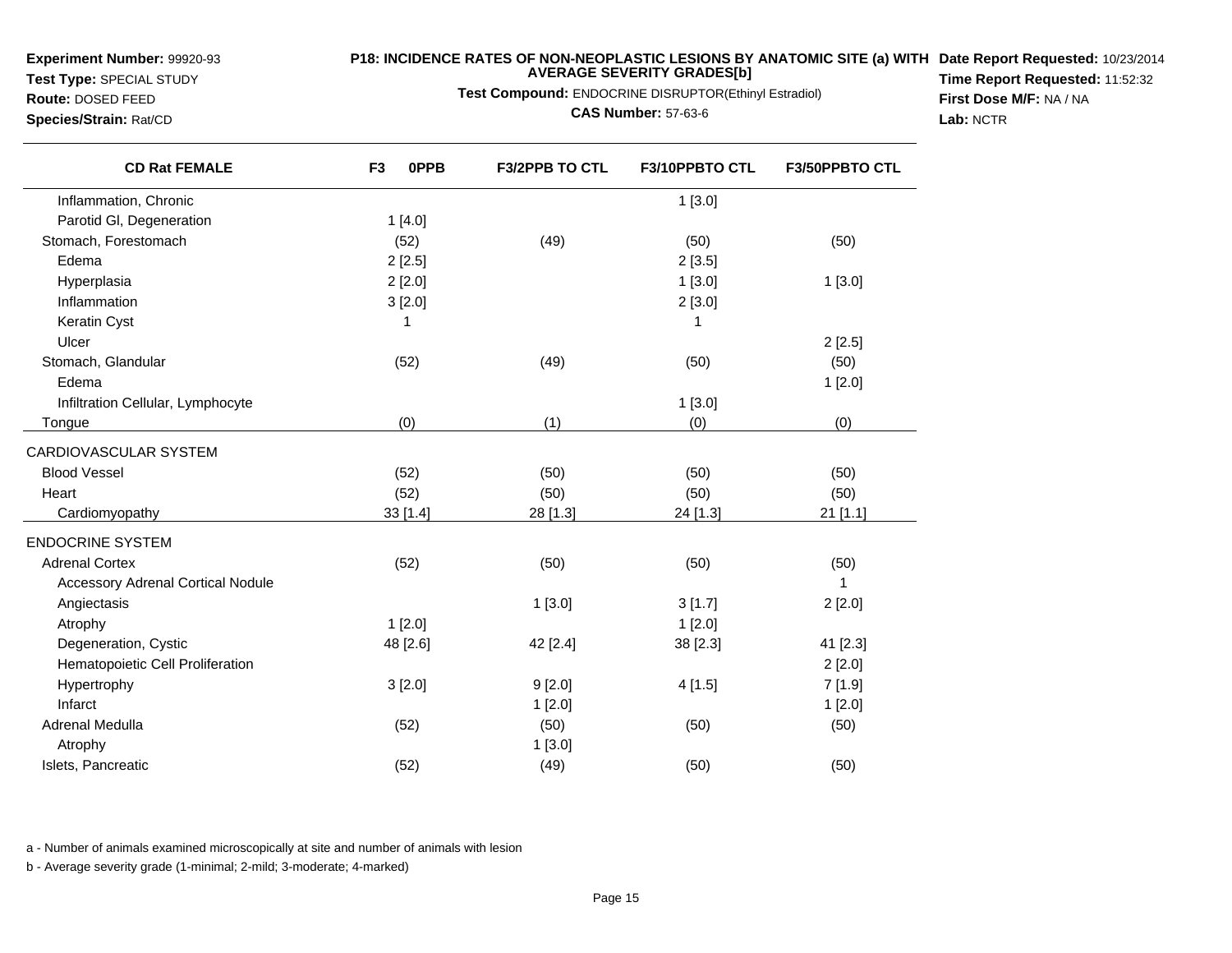**Test Type:** SPECIAL STUDY**Route:** DOSED FEED

**Species/Strain:** Rat/CD

## **P18: INCIDENCE RATES OF NON-NEOPLASTIC LESIONS BY ANATOMIC SITE (a) WITH AVERAGE SEVERITY GRADES[b] Date Report Requested:** 10/23/2014

**Test Compound:** ENDOCRINE DISRUPTOR(Ethinyl Estradiol)

**CAS Number:** 57-63-6

**Time Report Requested:** 11:52:32**First Dose M/F:** NA / NA**Lab:** NCTR

| Hyperplasia<br>1[2.0]<br>1[3.0]<br>(48)<br>(45)<br>Parathyroid Gland<br>(47)<br>(44)<br>Hyperplasia<br>1[2.0]<br>1[2.0]<br>Inflammation<br>1[2.0]<br>Thrombosis<br>1[3.0]<br><b>Pituitary Gland</b><br>(52)<br>(50)<br>(50)<br>(50)<br>2[2.5]<br>1[1.0]<br>2[2.0]<br>Angiectasis<br>Degeneration, Cystic<br>1[1.0]<br>Hypertrophy, Focal<br>1[2.0]<br>Necrosis<br>1[2.0]<br>Pars Distalis, Cyst<br>2<br>1<br>1<br>6[1.8]<br>Pars Distalis, Hyperplasia<br>3[2.3]<br>4[2.5]<br>5[2.8]<br>Pars Intermed, Cyst<br><b>Thyroid Gland</b><br>(52)<br>(49)<br>(50)<br>(50)<br>C Cell, Hyperplasia<br>3[2.0]<br>3[2.3]<br>3[1.7]<br>1[2.0]<br>Cyst<br>1<br>Follicular Cel, Hyperplasia<br>1[2.0]<br>Infiltration Cellular, Lymphocyte<br>1[2.0]<br>1[2.0]<br>Inflammation, Chronic<br>1[1.0]<br>Ultimobranchial Cyst<br>$2$ [2.5]<br>5[2.4]<br>3[2.7]<br>2[3.0]<br><b>Tissue NOS</b><br>(0)<br>(0)<br>(1)<br>(1)<br><b>Clitoral Gland</b><br>(50)<br>(50)<br>(49)<br>(48)<br>6[2.7]<br>5[2.2]<br>Atrophy<br>6[2.5]<br>6[2.2]<br>Duct, Dilatation<br>9[2.2]<br>13 [2.1]<br>7[2.6]<br>9[2.3]<br>Duct, Hyperplasia, Squamous<br>1[2.0]<br>1[2.0] | <b>CD Rat FEMALE</b>       | 0PPB<br>F <sub>3</sub> | F3/2PPB TO CTL | F3/10PPBTO CTL | F3/50PPBTO CTL |
|---------------------------------------------------------------------------------------------------------------------------------------------------------------------------------------------------------------------------------------------------------------------------------------------------------------------------------------------------------------------------------------------------------------------------------------------------------------------------------------------------------------------------------------------------------------------------------------------------------------------------------------------------------------------------------------------------------------------------------------------------------------------------------------------------------------------------------------------------------------------------------------------------------------------------------------------------------------------------------------------------------------------------------------------------------------------------------------------------------------------------------------|----------------------------|------------------------|----------------|----------------|----------------|
|                                                                                                                                                                                                                                                                                                                                                                                                                                                                                                                                                                                                                                                                                                                                                                                                                                                                                                                                                                                                                                                                                                                                       |                            |                        |                |                |                |
|                                                                                                                                                                                                                                                                                                                                                                                                                                                                                                                                                                                                                                                                                                                                                                                                                                                                                                                                                                                                                                                                                                                                       |                            |                        |                |                |                |
|                                                                                                                                                                                                                                                                                                                                                                                                                                                                                                                                                                                                                                                                                                                                                                                                                                                                                                                                                                                                                                                                                                                                       |                            |                        |                |                |                |
|                                                                                                                                                                                                                                                                                                                                                                                                                                                                                                                                                                                                                                                                                                                                                                                                                                                                                                                                                                                                                                                                                                                                       |                            |                        |                |                |                |
|                                                                                                                                                                                                                                                                                                                                                                                                                                                                                                                                                                                                                                                                                                                                                                                                                                                                                                                                                                                                                                                                                                                                       |                            |                        |                |                |                |
|                                                                                                                                                                                                                                                                                                                                                                                                                                                                                                                                                                                                                                                                                                                                                                                                                                                                                                                                                                                                                                                                                                                                       |                            |                        |                |                |                |
|                                                                                                                                                                                                                                                                                                                                                                                                                                                                                                                                                                                                                                                                                                                                                                                                                                                                                                                                                                                                                                                                                                                                       |                            |                        |                |                |                |
|                                                                                                                                                                                                                                                                                                                                                                                                                                                                                                                                                                                                                                                                                                                                                                                                                                                                                                                                                                                                                                                                                                                                       |                            |                        |                |                |                |
|                                                                                                                                                                                                                                                                                                                                                                                                                                                                                                                                                                                                                                                                                                                                                                                                                                                                                                                                                                                                                                                                                                                                       |                            |                        |                |                |                |
|                                                                                                                                                                                                                                                                                                                                                                                                                                                                                                                                                                                                                                                                                                                                                                                                                                                                                                                                                                                                                                                                                                                                       |                            |                        |                |                |                |
|                                                                                                                                                                                                                                                                                                                                                                                                                                                                                                                                                                                                                                                                                                                                                                                                                                                                                                                                                                                                                                                                                                                                       |                            |                        |                |                |                |
|                                                                                                                                                                                                                                                                                                                                                                                                                                                                                                                                                                                                                                                                                                                                                                                                                                                                                                                                                                                                                                                                                                                                       |                            |                        |                |                |                |
|                                                                                                                                                                                                                                                                                                                                                                                                                                                                                                                                                                                                                                                                                                                                                                                                                                                                                                                                                                                                                                                                                                                                       |                            |                        |                |                |                |
|                                                                                                                                                                                                                                                                                                                                                                                                                                                                                                                                                                                                                                                                                                                                                                                                                                                                                                                                                                                                                                                                                                                                       |                            |                        |                |                |                |
|                                                                                                                                                                                                                                                                                                                                                                                                                                                                                                                                                                                                                                                                                                                                                                                                                                                                                                                                                                                                                                                                                                                                       |                            |                        |                |                |                |
|                                                                                                                                                                                                                                                                                                                                                                                                                                                                                                                                                                                                                                                                                                                                                                                                                                                                                                                                                                                                                                                                                                                                       |                            |                        |                |                |                |
|                                                                                                                                                                                                                                                                                                                                                                                                                                                                                                                                                                                                                                                                                                                                                                                                                                                                                                                                                                                                                                                                                                                                       |                            |                        |                |                |                |
|                                                                                                                                                                                                                                                                                                                                                                                                                                                                                                                                                                                                                                                                                                                                                                                                                                                                                                                                                                                                                                                                                                                                       |                            |                        |                |                |                |
|                                                                                                                                                                                                                                                                                                                                                                                                                                                                                                                                                                                                                                                                                                                                                                                                                                                                                                                                                                                                                                                                                                                                       |                            |                        |                |                |                |
|                                                                                                                                                                                                                                                                                                                                                                                                                                                                                                                                                                                                                                                                                                                                                                                                                                                                                                                                                                                                                                                                                                                                       |                            |                        |                |                |                |
|                                                                                                                                                                                                                                                                                                                                                                                                                                                                                                                                                                                                                                                                                                                                                                                                                                                                                                                                                                                                                                                                                                                                       | <b>GENERAL BODY SYSTEM</b> |                        |                |                |                |
|                                                                                                                                                                                                                                                                                                                                                                                                                                                                                                                                                                                                                                                                                                                                                                                                                                                                                                                                                                                                                                                                                                                                       |                            |                        |                |                |                |
|                                                                                                                                                                                                                                                                                                                                                                                                                                                                                                                                                                                                                                                                                                                                                                                                                                                                                                                                                                                                                                                                                                                                       | <b>GENITAL SYSTEM</b>      |                        |                |                |                |
|                                                                                                                                                                                                                                                                                                                                                                                                                                                                                                                                                                                                                                                                                                                                                                                                                                                                                                                                                                                                                                                                                                                                       |                            |                        |                |                |                |
|                                                                                                                                                                                                                                                                                                                                                                                                                                                                                                                                                                                                                                                                                                                                                                                                                                                                                                                                                                                                                                                                                                                                       |                            |                        |                |                |                |
|                                                                                                                                                                                                                                                                                                                                                                                                                                                                                                                                                                                                                                                                                                                                                                                                                                                                                                                                                                                                                                                                                                                                       |                            |                        |                |                |                |
|                                                                                                                                                                                                                                                                                                                                                                                                                                                                                                                                                                                                                                                                                                                                                                                                                                                                                                                                                                                                                                                                                                                                       |                            |                        |                |                |                |
|                                                                                                                                                                                                                                                                                                                                                                                                                                                                                                                                                                                                                                                                                                                                                                                                                                                                                                                                                                                                                                                                                                                                       | Duct, Inflammation         |                        |                | 1[2.0]         |                |

a - Number of animals examined microscopically at site and number of animals with lesion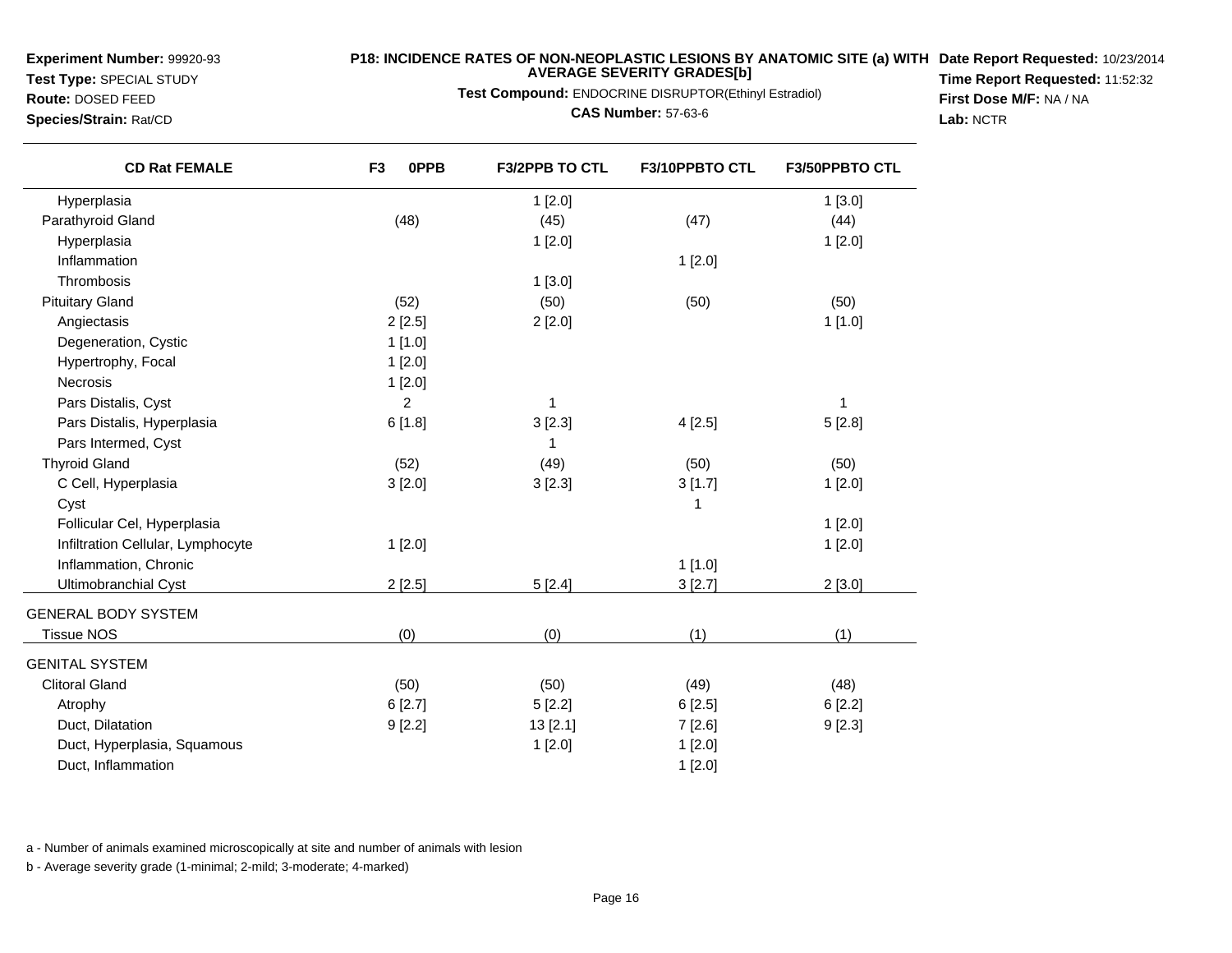**Test Type:** SPECIAL STUDY**Route:** DOSED FEED

# **P18: INCIDENCE RATES OF NON-NEOPLASTIC LESIONS BY ANATOMIC SITE (a) WITH AVERAGE SEVERITY GRADES[b] Date Report Requested:** 10/23/2014

**Test Compound:** ENDOCRINE DISRUPTOR(Ethinyl Estradiol)

**Species/Strain:** Rat/CD

 $\overline{\phantom{0}}$ 

**CAS Number:** 57-63-6

**Time Report Requested:** 11:52:32**First Dose M/F:** NA / NA**Lab:** NCTR

| <b>CD Rat FEMALE</b>             | F <sub>3</sub><br><b>OPPB</b> | F3/2PPB TO CTL | F3/10PPBTO CTL | F3/50PPBTO CTL |
|----------------------------------|-------------------------------|----------------|----------------|----------------|
| Hyperplasia                      |                               |                | 1[1.0]         | 3[2.0]         |
| Infiltration Cellular, Mast Cell |                               | 1[3.0]         |                |                |
| Inflammation                     | 26 [2.1]                      | 26 [2.2]       | 24 [2.1]       | 20 [2.0]       |
| Inflammation, Suppurative        | 1[2.0]                        |                |                |                |
| Keratin Cyst                     |                               | 1              | 1              | $\mathbf{1}$   |
| Ovary                            | (51)                          | (50)           | (50)           | (50)           |
| Atrophy                          | 47 [2.7]                      | 46 [2.8]       | 45 [2.9]       | 49 [2.9]       |
| Corpus Luteum, Cyst              | 1                             | 2              | 2              |                |
| Cyst                             | 13                            | 12             | 15             | 13             |
| Hyperplasia, Sertoliform         | 22 [1.5]                      | 20 [1.8]       | 26 [1.9]       | 27 [1.7]       |
| Interstit Cell, Hyperplasia      | 4[2.3]                        | 3[2.3]         |                |                |
| Rete Ovarii, Cyst                | 2[2.5]                        |                | 2[2.0]         |                |
| Oviduct                          | (51)                          | (49)           | (50)           | (50)           |
| Uterus                           | (52)                          | (50)           | (50)           | (50)           |
| Adenomyosis                      | 1[3.0]                        | 1[4.0]         | 1[2.0]         |                |
| Atrophy                          |                               | 1[2.0]         | 2[2.5]         | 2[2.0]         |
| Dilatation                       | 1[2.0]                        | 1[3.0]         |                | 1[2.0]         |
| Endometrium, Degeneration        |                               |                |                | 1[2.0]         |
| Endometrium, Hyperplasia         | 6[2.2]                        | 6[2.0]         | 8[2.3]         | 5[2.2]         |
| Endometrium, Hyperplasia, Cystic | 15 [2.3]                      | 9[2.1]         | 9[2.1]         | 18 [2.4]       |
| Hyperplasia, Atypical, Focal     | 6[1.7]                        | 16 [1.4]       | 15 [1.6]       | $21$ [1.5]     |
| Inflammation                     | 2[2.0]                        |                | 2[1.5]         | 1[1.0]         |
| Metaplasia, Squamous             | 1[2.0]                        | 4[1.5]         | 3[1.7]         | 11 [1.7]       |
| Pigmentation, Focal              |                               |                |                | 1[2.0]         |
| Vagina                           | (51)                          | (50)           | (50)           | (50)           |
| Epithelium, Atrophy              |                               |                | 1[2.0]         | 2[3.0]         |
| Hemorrhage                       |                               | 1[3.0]         |                |                |
| Inflammation                     | 14 [2.1]                      | 16 [1.8]       | 20 [2.0]       | 12 [1.8]       |
| Mucocyte, Hyperplasia            | 39 [2.1]                      | 39 [2.3]       | 36 [2.3]       | 35 [2.5]       |

a - Number of animals examined microscopically at site and number of animals with lesion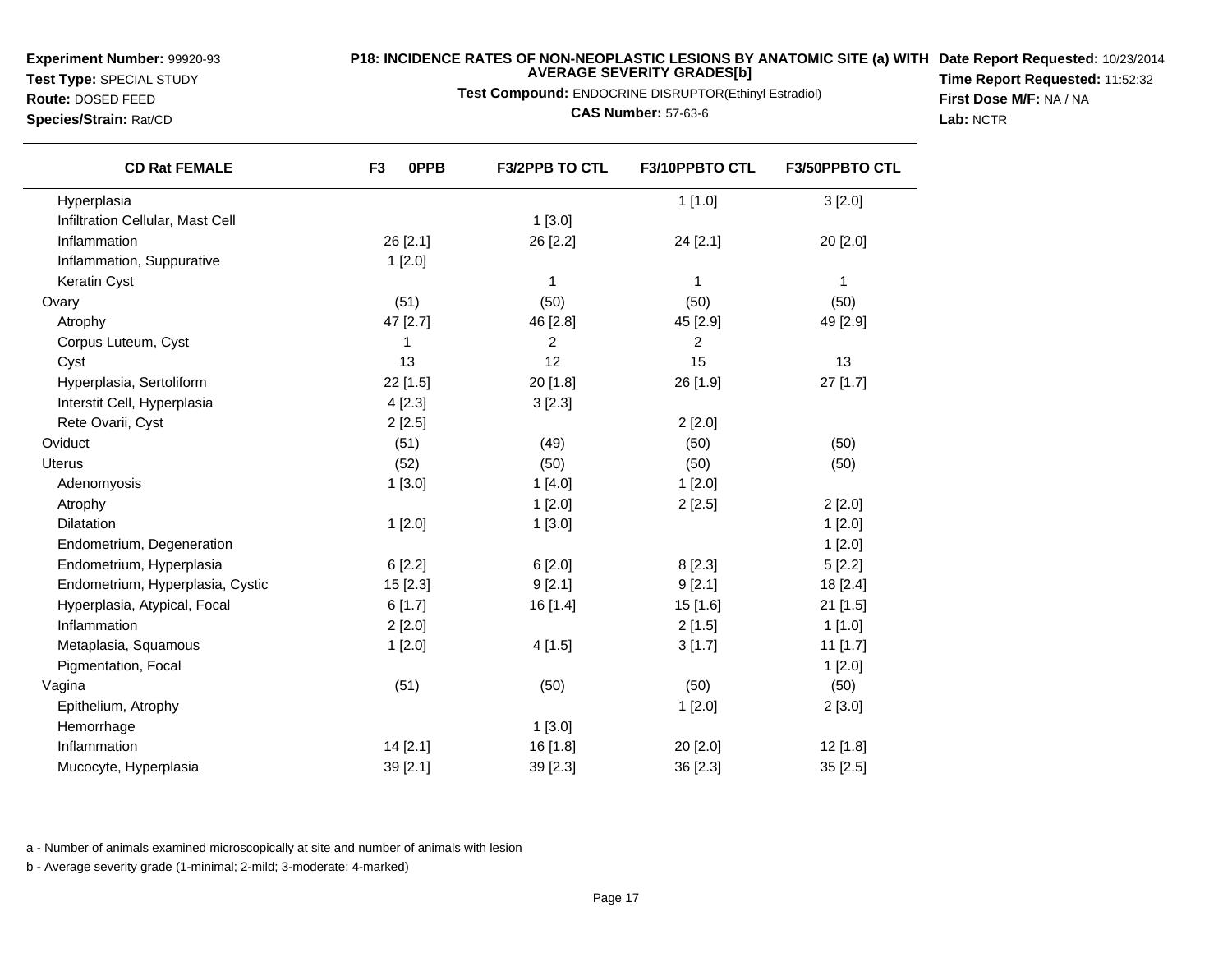**Test Type:** SPECIAL STUDY**Route:** DOSED FEED

**Species/Strain:** Rat/CD

 $\overline{\phantom{a}}$ 

# **P18: INCIDENCE RATES OF NON-NEOPLASTIC LESIONS BY ANATOMIC SITE (a) WITH AVERAGE SEVERITY GRADES[b] Date Report Requested:** 10/23/2014

**Test Compound:** ENDOCRINE DISRUPTOR(Ethinyl Estradiol)

**CAS Number:** 57-63-6

**Time Report Requested:** 11:52:32**First Dose M/F:** NA / NA**Lab:** NCTR

| <b>CD Rat FEMALE</b>                          | <b>OPPB</b><br>F <sub>3</sub> | <b>F3/2PPB TO CTL</b> | <b>F3/10PPBTO CTL</b> | <b>F3/50PPBTO CTL</b> |
|-----------------------------------------------|-------------------------------|-----------------------|-----------------------|-----------------------|
| <b>HEMATOPOIETIC SYSTEM</b>                   |                               |                       |                       |                       |
| <b>Bone Marrow</b>                            | (52)                          | (50)                  | (50)                  | (50)                  |
| Hyperplasia                                   | 1[2.0]                        |                       |                       | 2[2.0]                |
| Myeloid Cell, Hyperplasia                     |                               |                       | 1[2.0]                |                       |
| Lymph Node                                    | (10)                          | (17)                  | (10)                  | (5)                   |
| Axillary, Hyperplasia, Lymphoid               | 1[2.0]                        |                       |                       |                       |
| Axillary, Infiltration Cellular, Plasma Cell  | 2[3.5]                        | 1[2.0]                |                       |                       |
| Lumbar, Degeneration, Cystic                  | 8[2.5]                        | 14 [2.7]              | 7[2.7]                | 4[3.0]                |
| Lumbar, Hemorrhage                            |                               | 1[3.0]                |                       | 1[2.0]                |
| Lumbar, Hyperplasia, Lymphoid                 | 6[2.3]                        | $11$ [2.5]            | 6[2.5]                | 3[2.3]                |
| Lumbar, Infiltration Cellular, Plasma Cell    | 9[2.9]                        | 15 [2.9]              | 6[3.2]                | 5[2.4]                |
| Mediastinal, Hemorrhage                       |                               |                       | 1[2.0]                |                       |
| Popliteal, Degeneration, Cystic               | 1[3.0]                        | 3[2.0]                | 1[3.0]                |                       |
| Popliteal, Hyperplasia, Lymphoid              | 1[2.0]                        | 5[2.2]                | 1[2.0]                | 1[2.0]                |
| Popliteal, Infiltration Cellular, Plasma Cell | 2 [3.0]                       | 7[3.4]                | 1[4.0]                | 1[3.0]                |
| Renal, Degeneration, Cystic                   | 1[2.0]                        | 2[3.0]                |                       |                       |
| Renal, Hemorrhage                             |                               |                       | 1[2.0]                |                       |
| Renal, Hyperplasia, Lymphoid                  | 1 [2.0]                       | 1 [3.0]               |                       |                       |
| Renal, Infiltration Cellular, Plasma Cell     | 1[4.0]                        | 2[3.0]                | 1[3.0]                |                       |
| Lymph Node, Mandibular                        | (51)                          | (50)                  | (50)                  | (50)                  |
| Degeneration, Cystic                          | 6[2.0]                        | 9[2.2]                | 8[2.3]                | 7[2.3]                |
| Hemorrhage                                    |                               |                       | 1[2.0]                |                       |
| Hyperplasia, Lymphoid                         | 12 [2.0]                      | 9[2.0]                | 9[2.0]                | 8[2.0]                |
| Infiltration Cellular, Plasma Cell            | 42 [2.3]                      | 38 [2.3]              | 40 [2.4]              | 37 [2.6]              |
| Lymph Node, Mesenteric                        | (51)                          | (49)                  | (50)                  | (49)                  |
| Degeneration, Cystic                          | 1[3.0]                        |                       | $1$ [2.0]             | 1[1.0]                |
| Hyperplasia, Lymphoid                         | 5[2.2]                        | 2[2.0]                | 5[2.0]                | 1[2.0]                |
| Infiltration Cellular, Plasma Cell            | 2[2.0]                        |                       | 3[2.0]                | 2[2.5]                |
| Inflammation, Chronic                         | 1[3.0]                        |                       |                       |                       |

a - Number of animals examined microscopically at site and number of animals with lesion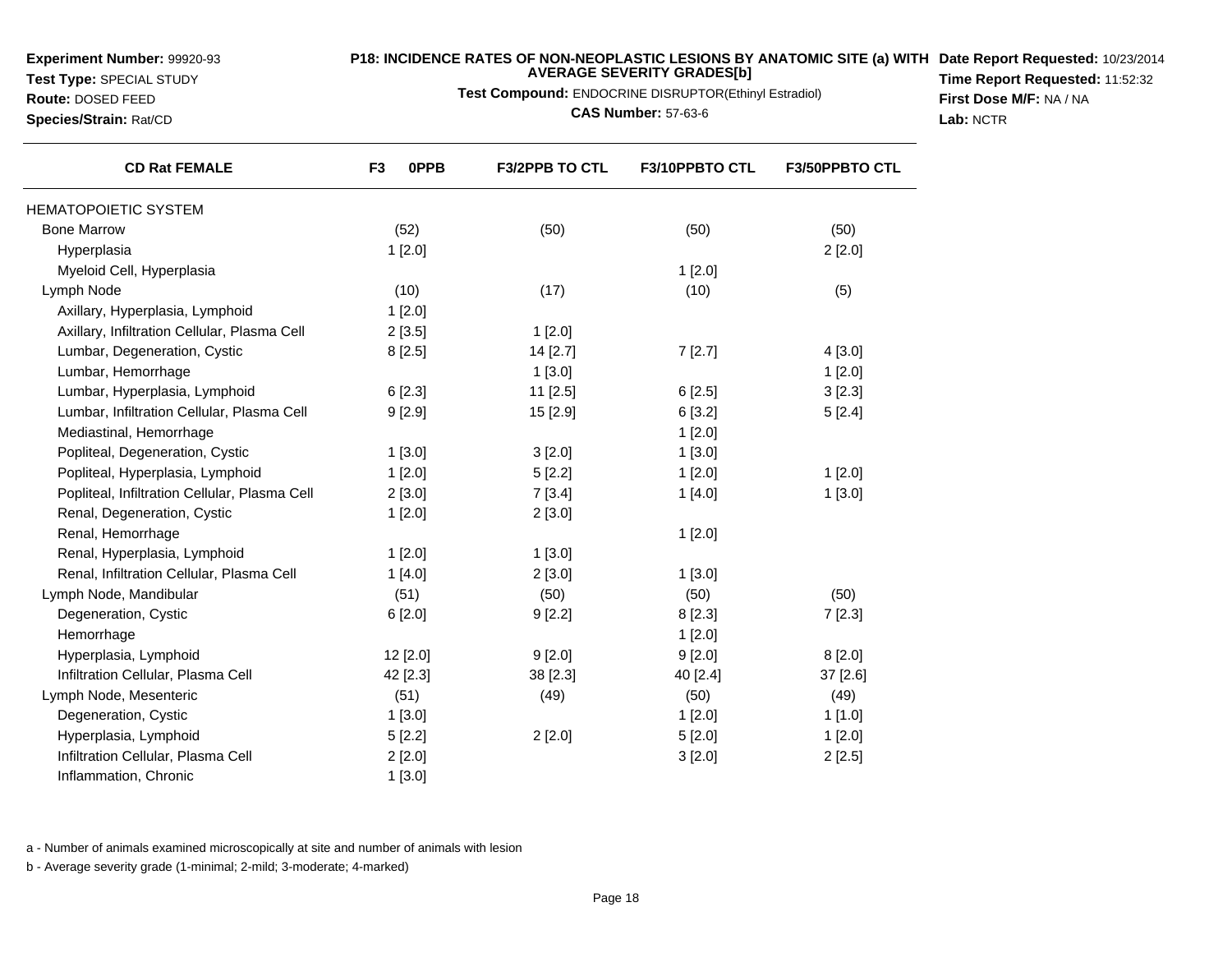**Test Type:** SPECIAL STUDY**Route:** DOSED FEED

# **P18: INCIDENCE RATES OF NON-NEOPLASTIC LESIONS BY ANATOMIC SITE (a) WITH AVERAGE SEVERITY GRADES[b] Date Report Requested:** 10/23/2014

**Test Compound:** ENDOCRINE DISRUPTOR(Ethinyl Estradiol)

**Species/Strain:** Rat/CD

**CAS Number:** 57-63-6

**Time Report Requested:** 11:52:32**First Dose M/F:** NA / NA**Lab:** NCTR

| <b>CD Rat FEMALE</b>             | 0PPB<br>F <sub>3</sub> | F3/2PPB TO CTL | F3/10PPBTO CTL | F3/50PPBTO CTL |
|----------------------------------|------------------------|----------------|----------------|----------------|
| Pigmentation                     |                        |                | 1[2.0]         |                |
| Spleen                           | (52)                   | (50)           | (50)           | (50)           |
| Hematopoietic Cell Proliferation | 14 [1.8]               | 15 [1.9]       | 12 [1.9]       | 16 [1.9]       |
| Hyperplasia, Histiocytic, Focal  |                        |                | 1[3.0]         |                |
| Hyperplasia, Lymphoid            |                        | 2[2.5]         |                |                |
| Pigmentation                     | 27 [1.7]               | 26 [1.8]       | 24 [1.7]       | 29 [2.0]       |
| Thymus                           | (50)                   | (45)           | (46)           | (49)           |
| Atrophy                          |                        |                |                | 1[2.0]         |
| Cyst                             | 16                     | 19             | 17             | 20             |
| <b>INTEGUMENTARY SYSTEM</b>      |                        |                |                |                |
| <b>Mammary Gland</b>             | (52)                   | (50)           | (50)           | (50)           |
| Alveolus, Hyperplasia            | 35 [2.3]               | 36 [2.5]       | 40 [2.4]       | 39 [2.2]       |
| <b>Atypical Focus</b>            | 12 [1.8]               | 21 [1.7]       | 22 [1.7]       | 18 [1.9]       |
| Duct, Dilatation                 |                        |                | 3[2.7]         | 3[2.7]         |
| Galactocele                      | 2                      | 1              |                | 5              |
| Inflammation                     |                        |                | 1[2.0]         |                |
| Lactation                        | 19 [1.6]               | 6[1.8]         | 17[2.1]        | 20 [1.9]       |
| Skin                             | (52)                   | (50)           | (50)           | (50)           |
| Abscess                          | 1[4.0]                 | 1[4.0]         |                |                |
| Cyst Epithelial Inclusion        | 1                      |                |                | 1              |
| Epidermis, Necrosis              |                        |                | 1[2.0]         |                |
| Inflammation                     | 15 [3.8]               | 21 [4.0]       | 8[3.8]         | 12 [3.8]       |
| MUSCULOSKELETAL SYSTEM           |                        |                |                |                |
| <b>Bone</b>                      | (0)                    | (1)            | (0)            | (0)            |
| Cartilage, Sternum, Degeneration |                        | 1[3.0]         |                |                |
| Bone, Femur                      | (52)                   | (50)           | (50)           | (50)           |
| Hyperplasia                      |                        |                | 1[2.0]         |                |
| Osteopetrosis                    |                        |                |                | 1[3.0]         |

a - Number of animals examined microscopically at site and number of animals with lesion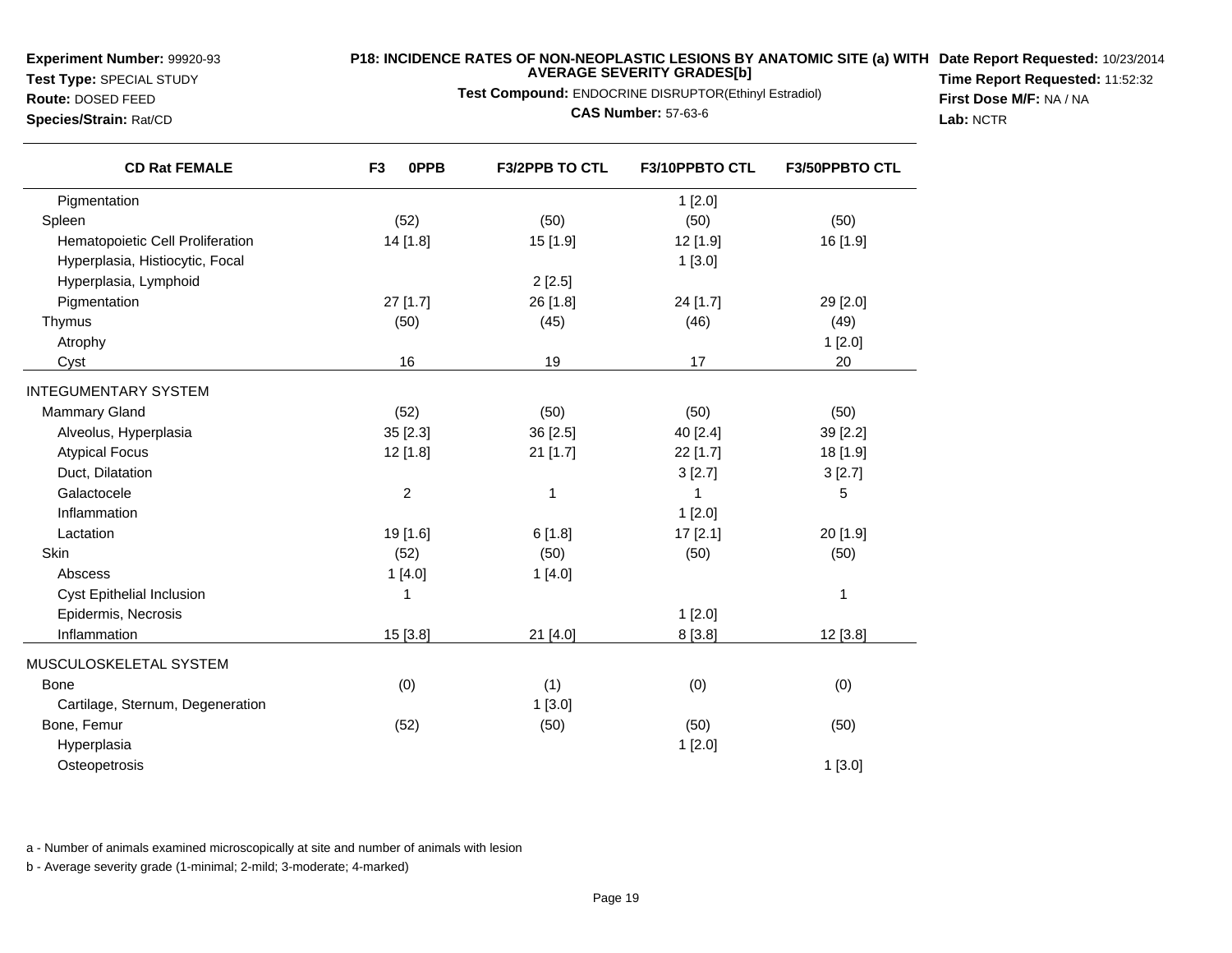**Test Type:** SPECIAL STUDY

# **Route:** DOSED FEED

**Species/Strain:** Rat/CD

# **P18: INCIDENCE RATES OF NON-NEOPLASTIC LESIONS BY ANATOMIC SITE (a) WITH AVERAGE SEVERITY GRADES[b] Date Report Requested:** 10/23/2014

**Test Compound:** ENDOCRINE DISRUPTOR(Ethinyl Estradiol)

# **CAS Number:** 57-63-6

**Time Report Requested:** 11:52:32**First Dose M/F:** NA / NA**Lab:** NCTR

| <b>CD Rat FEMALE</b>                 | F <sub>3</sub><br>0PPB | <b>F3/2PPB TO CTL</b> | F3/10PPBTO CTL | <b>F3/50PPBTO CTL</b> |
|--------------------------------------|------------------------|-----------------------|----------------|-----------------------|
| <b>Skeletal Muscle</b>               | (3)                    | (4)                   | (0)            | (1)                   |
| Head, Hyalinization, Focal           |                        | 1[3.0]                |                |                       |
| Inflammation, Chronic Active         | 1[2.0]                 |                       |                |                       |
| NERVOUS SYSTEM                       |                        |                       |                |                       |
| Brain, Brain Stem                    | (52)                   | (50)                  | (50)           | (50)                  |
| Compression                          | 13 [2.4]               | 11 [2.2]              | 19 [2.5]       | 20 [2.6]              |
| Hemorrhage                           |                        | 1[2.0]                | 1[2.0]         | 1[3.0]                |
| Brain, Cerebellum                    | (51)                   | (50)                  | (50)           | (50)                  |
| Hydrocephalus                        | 1[2.0]                 |                       | 4[1.8]         | 3[2.0]                |
| Brain, Cerebrum                      | (52)                   | (50)                  | (50)           | (50)                  |
| Hydrocephalus                        | 1[2.0]                 |                       | 1[2.0]         | 3[2.0]                |
| <b>Peripheral Nerve</b>              | (0)                    | (1)                   | (0)            | (1)                   |
| Spinal Cord                          | (0)                    | (1)                   | (0)            | (1)                   |
| Necrosis                             |                        |                       |                | 1[3.0]                |
| <b>RESPIRATORY SYSTEM</b>            |                        |                       |                |                       |
| Lung                                 | (52)                   | (50)                  | (50)           | (50)                  |
| Alveolar Epith, Hyperplasia          | 1[3.0]                 | 4[1.5]                | 1[2.0]         | 1[1.0]                |
| Artery, Mineralization               | 1[1.0]                 |                       |                |                       |
| Edema                                |                        |                       | 3[1.7]         |                       |
| Hemorrhage                           | 2[2.0]                 |                       |                | 1[1.0]                |
| Infiltration Cellular, Histiocyte    | 10 [1.2]               | 14 [1.5]              | 11 [1.6]       | 7[1.1]                |
| Infiltration Cellular, Lymphocyte    |                        |                       | 1[2.0]         |                       |
| Inflammation                         | 1[2.0]                 | 4[1.0]                | 1[1.0]         | 2[1.5]                |
| Mineralization                       |                        | 1[2.0]                |                |                       |
| Peribronchial, Inflammation, Chronic |                        |                       | 1[3.0]         |                       |
| Perivascular, Inflammation           |                        |                       | 1[1.0]         |                       |
| <b>Nose</b>                          | (52)                   | (50)                  | (50)           | (50)                  |
| Goblet Cell, Hyperplasia             | 3[2.0]                 | 3[1.0]                | 1[2.0]         | 3[2.0]                |

a - Number of animals examined microscopically at site and number of animals with lesion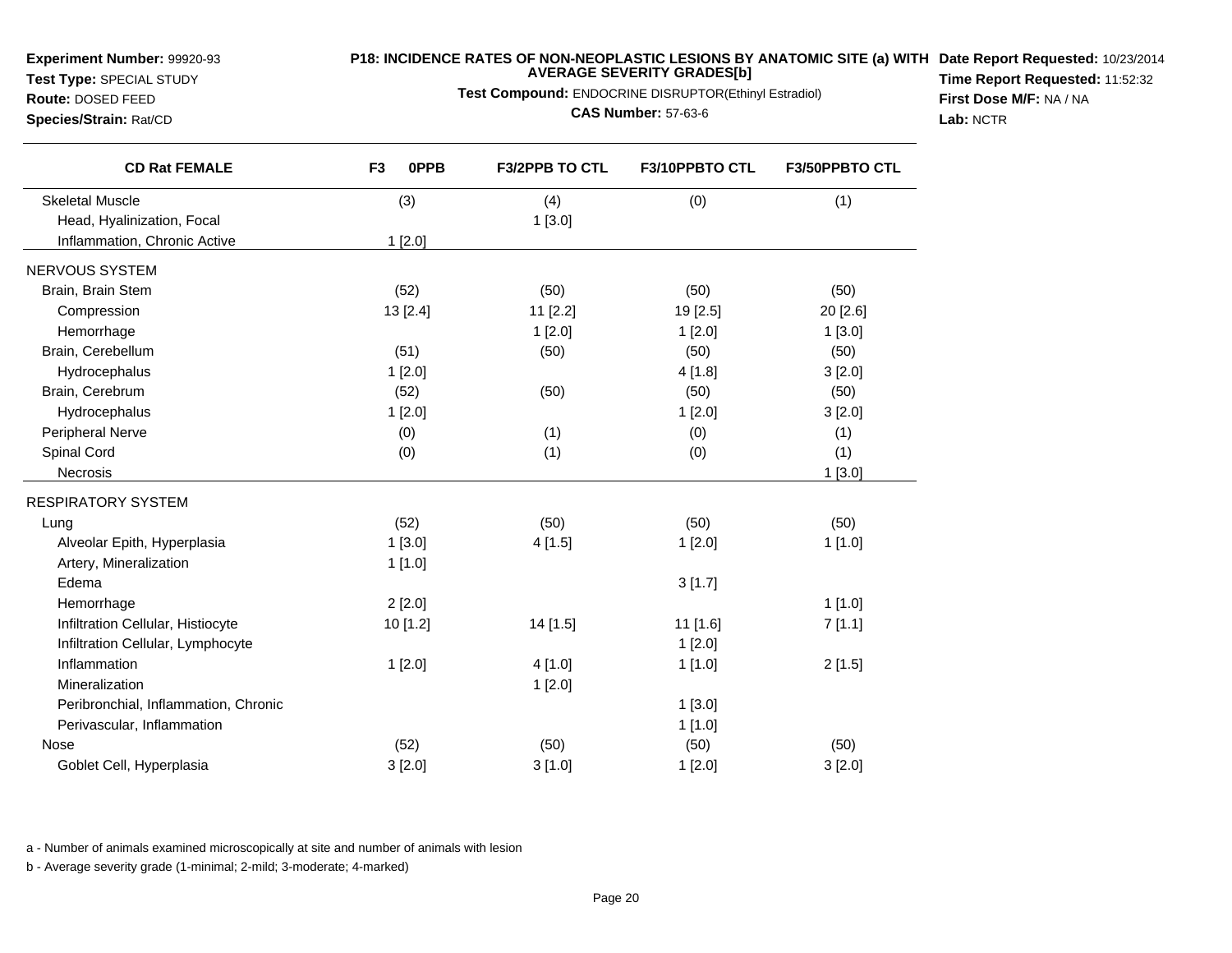**Test Type:** SPECIAL STUDY**Route:** DOSED FEED

**Species/Strain:** Rat/CD

# **P18: INCIDENCE RATES OF NON-NEOPLASTIC LESIONS BY ANATOMIC SITE (a) WITH AVERAGE SEVERITY GRADES[b] Date Report Requested:** 10/23/2014

**Test Compound:** ENDOCRINE DISRUPTOR(Ethinyl Estradiol)

**CAS Number:** 57-63-6

**Time Report Requested:** 11:52:32**First Dose M/F:** NA / NA**Lab:** NCTR

| <b>CD Rat FEMALE</b>              | F <sub>3</sub><br>0PPB | <b>F3/2PPB TO CTL</b> | F3/10PPBTO CTL | <b>F3/50PPBTO CTL</b> |
|-----------------------------------|------------------------|-----------------------|----------------|-----------------------|
| Inflammation                      | 8[1.8]                 | 2[2.0]                | 3[2.3]         | 6[2.0]                |
| Nasolacrim Dct, Inflammation      | 26 [1.8]               | 34 [1.9]              | 26 [1.8]       | 26 [1.7]              |
| Nasolacrim Dct, Keratin Cyst      |                        |                       |                | 1                     |
| Olfactory Epi, Hyaline Droplet    | 15 [1.8]               | 8[1.9]                | 5[2.0]         | 9[2.0]                |
| Osteopetrosis                     |                        |                       |                | 1[2.0]                |
| Respirat Epith, Hyperplasia       | 1[2.0]                 | 1[3.0]                |                | 1[2.0]                |
| Trachea                           | (52)                   | (49)                  | (50)           | (50)                  |
| Inflammation                      | 2[1.0]                 | 2[1.5]                | 2[1.0]         | 3[1.0]                |
| SPECIAL SENSES SYSTEM             |                        |                       |                |                       |
| Ear                               | (0)                    | (0)                   | (2)            | (0)                   |
| Eye                               | (52)                   | (50)                  | (49)           | (50)                  |
| <b>Bilateral, Cataract</b>        |                        |                       |                |                       |
| Bilateral, Retina, Degeneration   | 3[2.3]                 | 2[2.0]                | 3[2.0]         | 2[3.0]                |
| Cataract                          |                        | 1                     | $\overline{2}$ | 1                     |
| Inflammation                      | 1[3.0]                 |                       | 1[4.0]         |                       |
| Phthisis Bulbi                    |                        |                       | 1              | 1                     |
| Retina, Degeneration              | 2[1.5]                 | 2[2.0]                | 1[2.0]         | 3[1.3]                |
| <b>Harderian Gland</b>            | (52)                   | (50)                  | (50)           | (50)                  |
| Hyperplasia                       | 3[1.3]                 | 4[1.3]                | 5[1.6]         |                       |
| Infiltration Cellular, Lymphocyte | 1[1.0]                 | 2[1.0]                | 3[1.0]         | 4[1.0]                |
| Inflammation                      | 8[1.1]                 | 8[1.3]                | 12 [1.6]       | 14 [1.1]              |
| Zymbal's Gland                    | (0)                    | (0)                   | (1)            | (0)                   |
| <b>URINARY SYSTEM</b>             |                        |                       |                |                       |
| Kidney                            | (52)                   | (50)                  | (50)           | (50)                  |
| Cyst                              | 10                     | 12                    | 17             | $\overline{7}$        |
| Epithelium, Pelvis, Hyperplasia   |                        | 1[2.0]                |                |                       |
| Hydronephrosis                    | 1[2.0]                 | 1[2.0]                |                | 1[3.0]                |
| Infiltration Cellular, Lymphocyte |                        | 2[1.0]                |                |                       |

a - Number of animals examined microscopically at site and number of animals with lesion